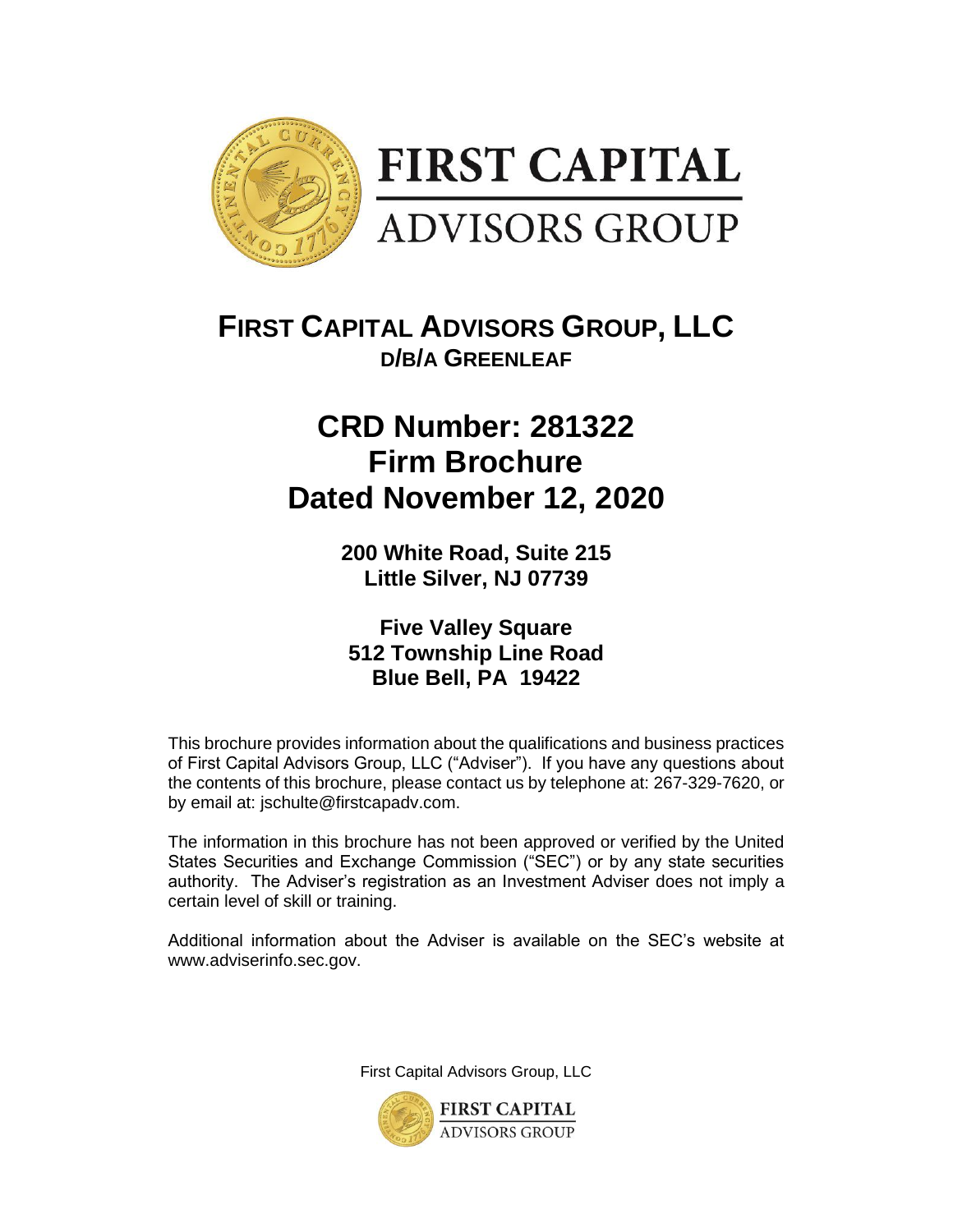### <span id="page-1-1"></span><span id="page-1-0"></span>**Item 2: Material Changes**

#### **Annual Update**

The Firm Brochure will be updated annually or when material changes occur since the last update.

#### <span id="page-1-2"></span>**Material Changes since the Last Update**

There have been the following material changes since the last update.

The firm has added the service GoPlan 101 (Item 4 & 5)

#### <span id="page-1-3"></span>**Full Brochure Available**

Whenever you would like to receive a complete copy of our Firm Brochure, please contact Jeff Schulte by telephone at: 267-329-7620, or by e-mail at: jschulte@firstcapadv.com.



i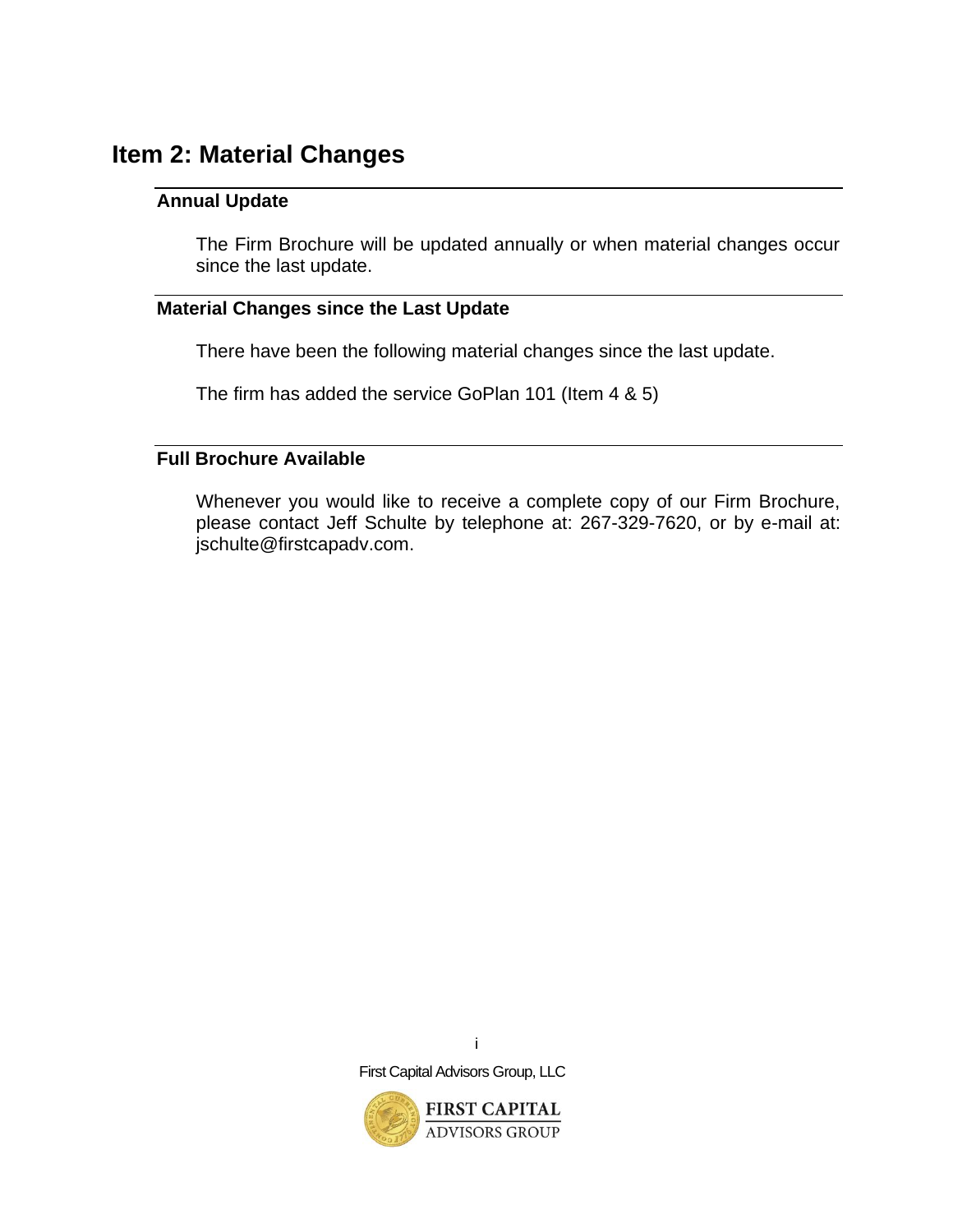# **Table of Contents**

| Item 1: Cover Page                                                      |  |
|-------------------------------------------------------------------------|--|
|                                                                         |  |
|                                                                         |  |
|                                                                         |  |
|                                                                         |  |
|                                                                         |  |
|                                                                         |  |
|                                                                         |  |
|                                                                         |  |
|                                                                         |  |
|                                                                         |  |
|                                                                         |  |
|                                                                         |  |
|                                                                         |  |
|                                                                         |  |
|                                                                         |  |
| Item 6: Performance-Based Fees and Side-by-Side Management 10           |  |
|                                                                         |  |
|                                                                         |  |
|                                                                         |  |
|                                                                         |  |
| Item 8: Methods of Analysis, Investment Strategies and Risk of Loss  11 |  |
|                                                                         |  |
|                                                                         |  |
|                                                                         |  |
|                                                                         |  |
|                                                                         |  |
| Item 10: Other Financial Industry Activities and Affiliations 14        |  |
|                                                                         |  |

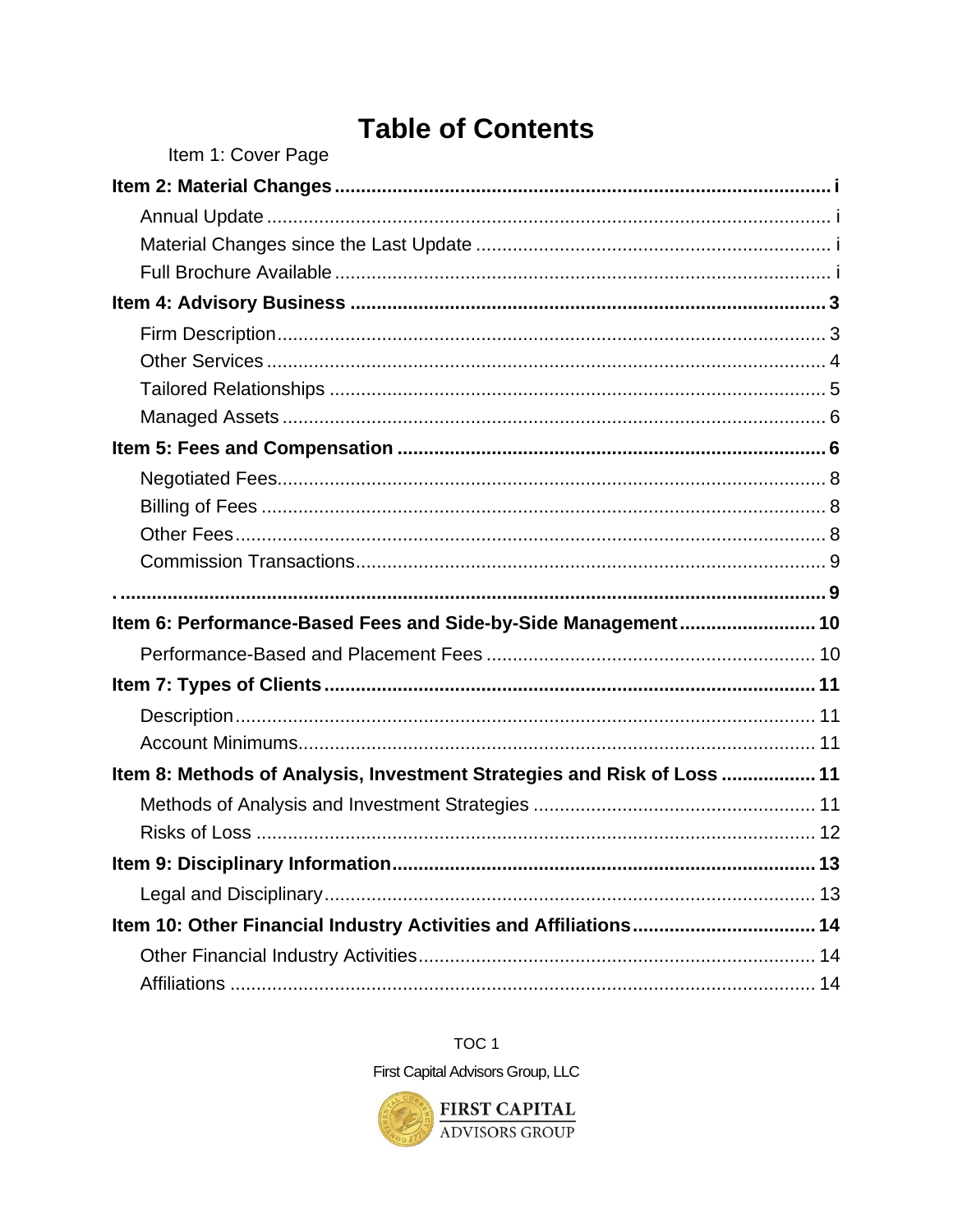| Item 11: Code of Ethics, Participation or Interest in Client Transactions and |  |
|-------------------------------------------------------------------------------|--|
|                                                                               |  |
|                                                                               |  |
|                                                                               |  |
|                                                                               |  |
|                                                                               |  |
|                                                                               |  |
|                                                                               |  |
|                                                                               |  |
|                                                                               |  |
|                                                                               |  |
|                                                                               |  |
|                                                                               |  |
|                                                                               |  |
|                                                                               |  |
|                                                                               |  |
|                                                                               |  |
|                                                                               |  |
|                                                                               |  |
|                                                                               |  |
|                                                                               |  |
|                                                                               |  |
|                                                                               |  |
|                                                                               |  |
|                                                                               |  |
|                                                                               |  |
|                                                                               |  |



TOC<sub>2</sub>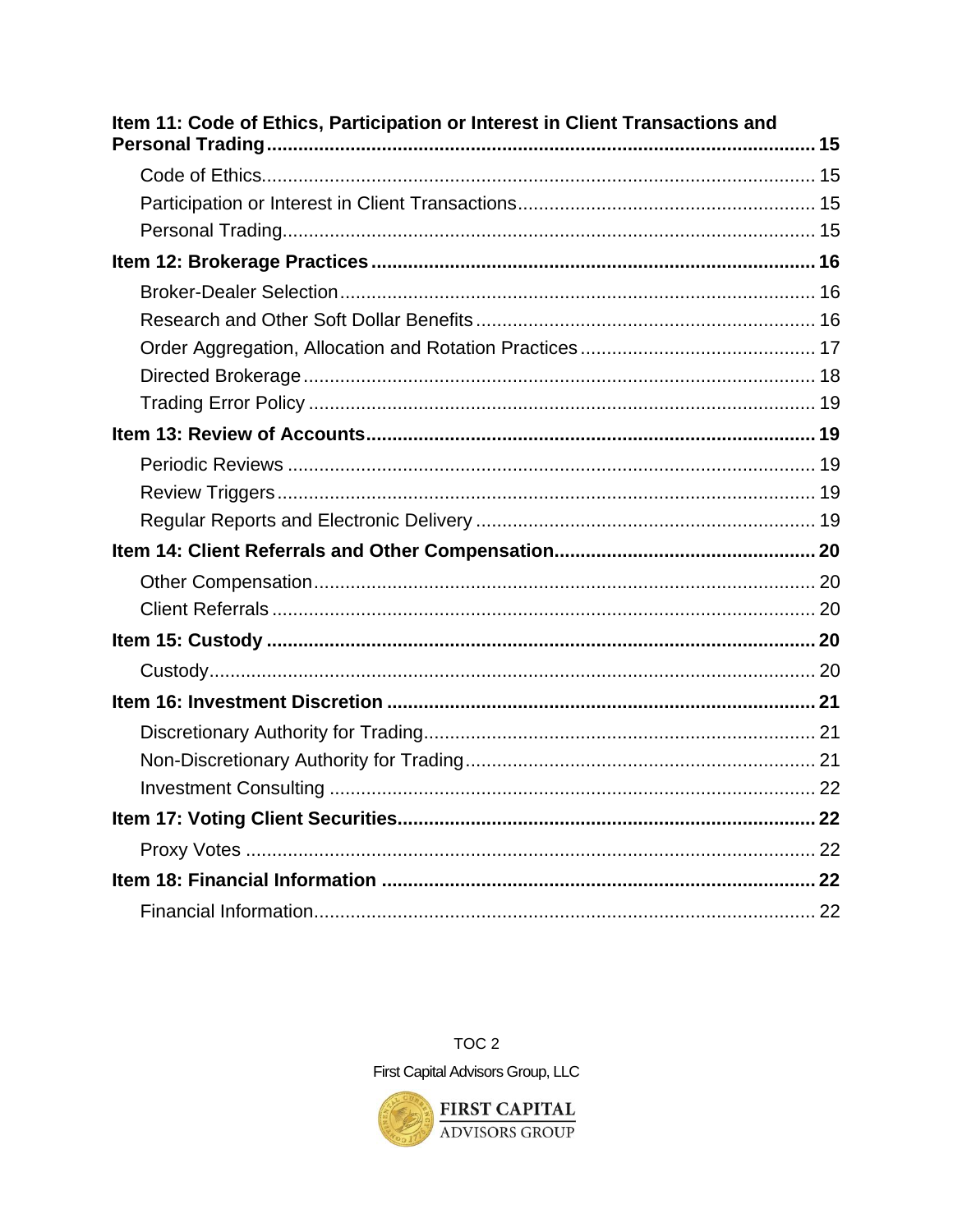### <span id="page-4-1"></span><span id="page-4-0"></span>**Item 4: Advisory Business**

#### **Firm Description**

First Capital Advisors Group, LLC ("First Capital," or, the "Adviser") is a Delaware Limited Liability Company formed on August 12, 2015. Jim Hiles and Jeff Schulte are the principal owners of the Adviser, and each own 50% of the membership units of the Adviser. The Adviser is an investment adviser registered with the Securities and Exchange Commission ("SEC") under the Investment Advisers Act of 1940, as amended (the "Investment Advisers Act").

The primary types of investment advisory services offered by the Adviser are financial planning, investment consulting, and investment advisory services.

#### **Financial Planning**

The Adviser works to develop a comprehensive financial plan for every client. First Capital begins with an intensive fact-finding session which helps the Adviser become totally familiar with the client's current financial situation (including among other things, income taxes, investments, insurance, estate affairs and family circumstances), as well as their personal goals and priorities for the next several years. Then, working from this comprehensive information, the Adviser prepares a detailed financial plan which documents the client's situation, identifies all areas which will be impacted, and makes specific goaloriented recommendations. The Adviser's specific goal-oriented recommendations are designed to educate and allow a client to coordinate his/her financial affairs more efficiently, increase cash flow, prudently reduce income taxes, and attempt to improve his/her overall net worth. Once this written document has been discussed with the client, the recommendations that the client feels comfortable with are scheduled for implementation with specific deadlines to be met. First Capital continues to assist the client based on an annual review of services in all applicable areas of financial planning including estate, retirement, cash flow and tax planning.

#### **Discretionary Investment Management**

Investment advisory services offered by First Capital are specifically tailored to meet the needs of each client. Prior to delivering investment advisory services, the Adviser will ascertain each client's specific investment objective. Then First Capital will allocate, or recommend that the client allocate, their investment assets consistent with the designated investment objective. Clients may impose reasonable restrictions on any of the Adviser's investment advisory services at any time, but restrictions must be delivered to the Adviser in writing, and must be signed by the client.

> $\sim$  3  $\sim$ First Capital Advisors Group, LLC

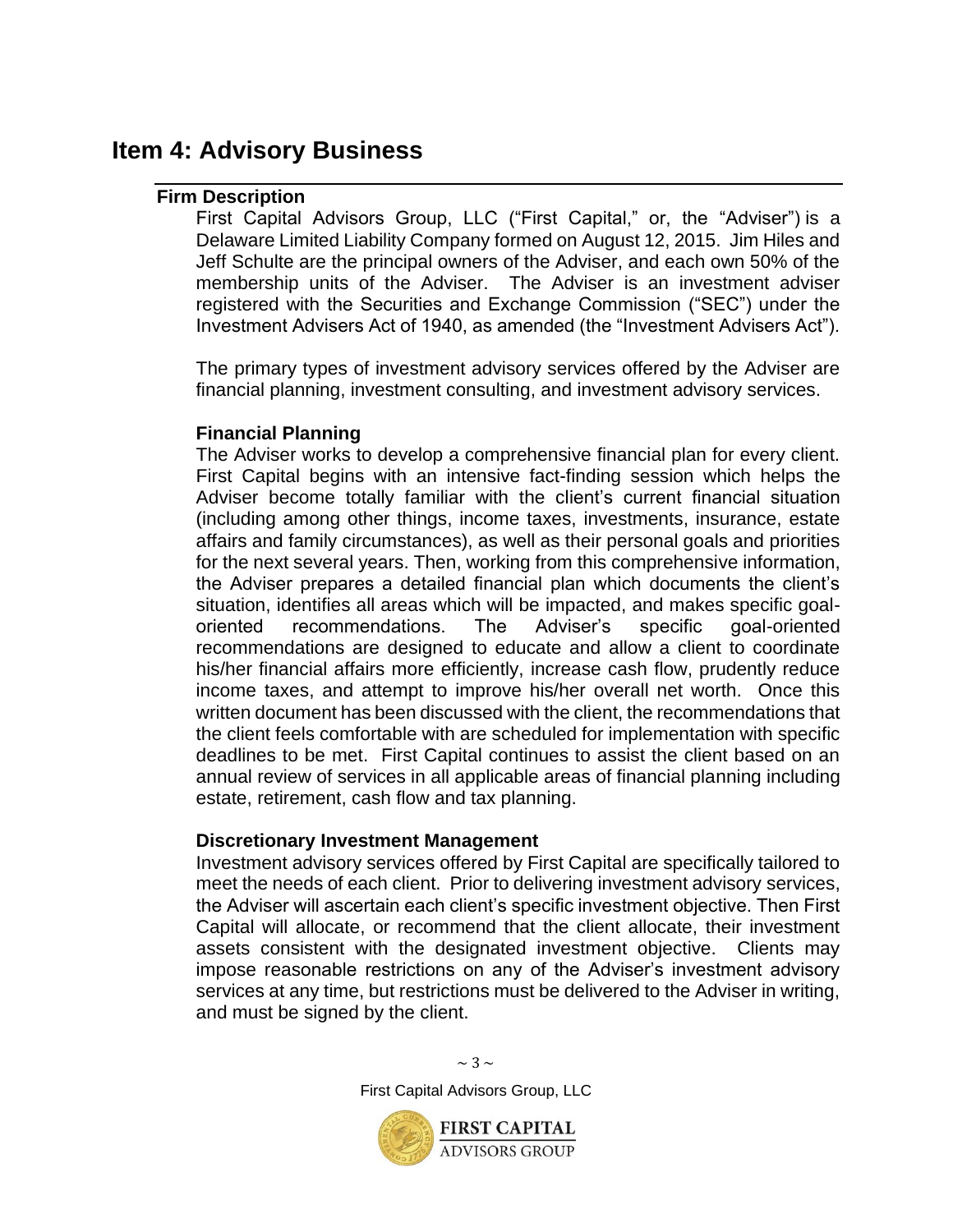#### **Investment Consulting**

First Capital works to provide institutional retirement plans and the plan sponsors with diversified investment options for plan participants to choose from. In addition, as requested by the plan sponsor, the Adviser shall provide plan participants with general information seminars and/or educational materials that describe the various investment alternatives available under the plan, information about investing generally, including information about different types of investments, information about different investment allocation strategies, including information about historical returns, and interactive materials designed to help participants identify an appropriate investment strategy.

Please note: It is always the client's responsibility to promptly notify First Capital if there is any change in their financial situation or investment objective. This notification of change allows the Adviser an opportunity to review, evaluate, or revise our previous recommendations or services.

#### **Additional Services**

The Adviser may furnish advice on matters not involving securities, such as:

Retirement Income Planning Personal Financial Planning Withdrawal Rate Analysis **Education Planning** Estate & Charitable Gift Planning Tax Planning Business Successions Investment Risk Management

Cash Flow & Budgeting Employee Benefits & 401(k) Guidance Insurance Review & Planning Corporate Retirement Plan Guidance

#### <span id="page-5-0"></span>**Other Services**

#### **Managed Non-Discretionary Assets**

In addition to providing investment management of client assets on a discretionary basis, the Adviser, for a separate and additional fee, provides certain limited services to clients with respect to "Managed Non-Discretionary Assets." These services consist solely of the following:

First Capital is available to consult with the client on a semi-annual basis (or more often if requested by the client) regarding the Managed Non-Discretionary Assets. However, the client is solely responsible for all decisions and consequences on the client's Managed Non-Discretionary Assets, including decisions on whether to retain or sell all or a portion of the Managed Non-Discretionary Assets. This responsibility remains solely with the client

 $\sim 4 \sim$ 

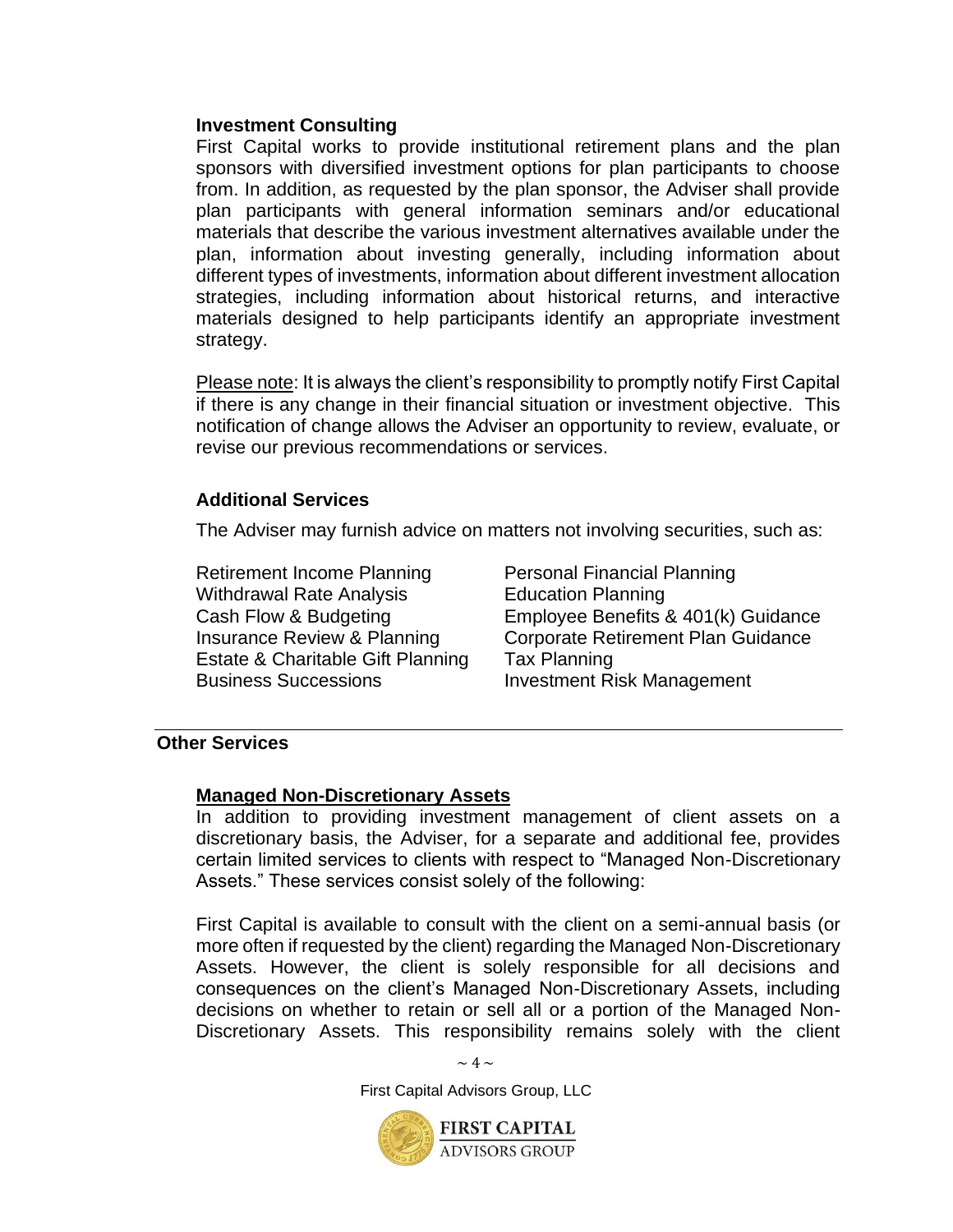regardless of whether any security is reflected on account reports prepared by the Adviser.

First Capital is available to service Managed Non-Discretionary Assets, such as setting up and monitoring regular distributions and special one-time distribution requests.

The Adviser can process any trades on the Managed Non-Discretionary Assets, but only when requested to do so by the client in writing. Upon receipt of any client's written request, First Capital will endeavor, but cannot guarantee, that any such transaction will be effected on the day received or at any specific time or price.

#### **Limitations for Non-Discretionary Assets**

Clients that engage the Adviser on a non-discretionary investment advisory basis must be willing to accept that First Capital cannot affect any account transactions without obtaining prior written consent to any such transaction(s) from the client. Thus, in the event of a market correction during which the client is unavailable, First Capital will be unable to affect any account transactions (as it would for its discretionary accounts) without first obtaining the client's written consent.

#### <span id="page-6-0"></span>**Tailored Relationships**

At the Adviser, advisory services are tailored to the specific needs of each client. Prior to providing advisory services, the Adviser will ascertain each client's investment goals and objectives. The Adviser then allocates and/or recommends that the client allocate investment assets consistent with the designated investment objective. The client may, at any time, impose reasonable restrictions on the Adviser's services, but restrictions must be delivered to the Adviser in writing, and must be signed by the client.

In performing services for the client, the Adviser is not required to verify any information it received from the client or from the client's other professionals and the Adviser is expressly authorized by the client to rely on this information. Each client is advised that it remains the client's responsibility to promptly notify the Adviser if there is ever any change in the client's financial situation or investment objectives for the purpose of reviewing, evaluating or revising the Adviser's previous recommendations or services to the client.

> $\sim$  5  $\sim$ First Capital Advisors Group, LLC

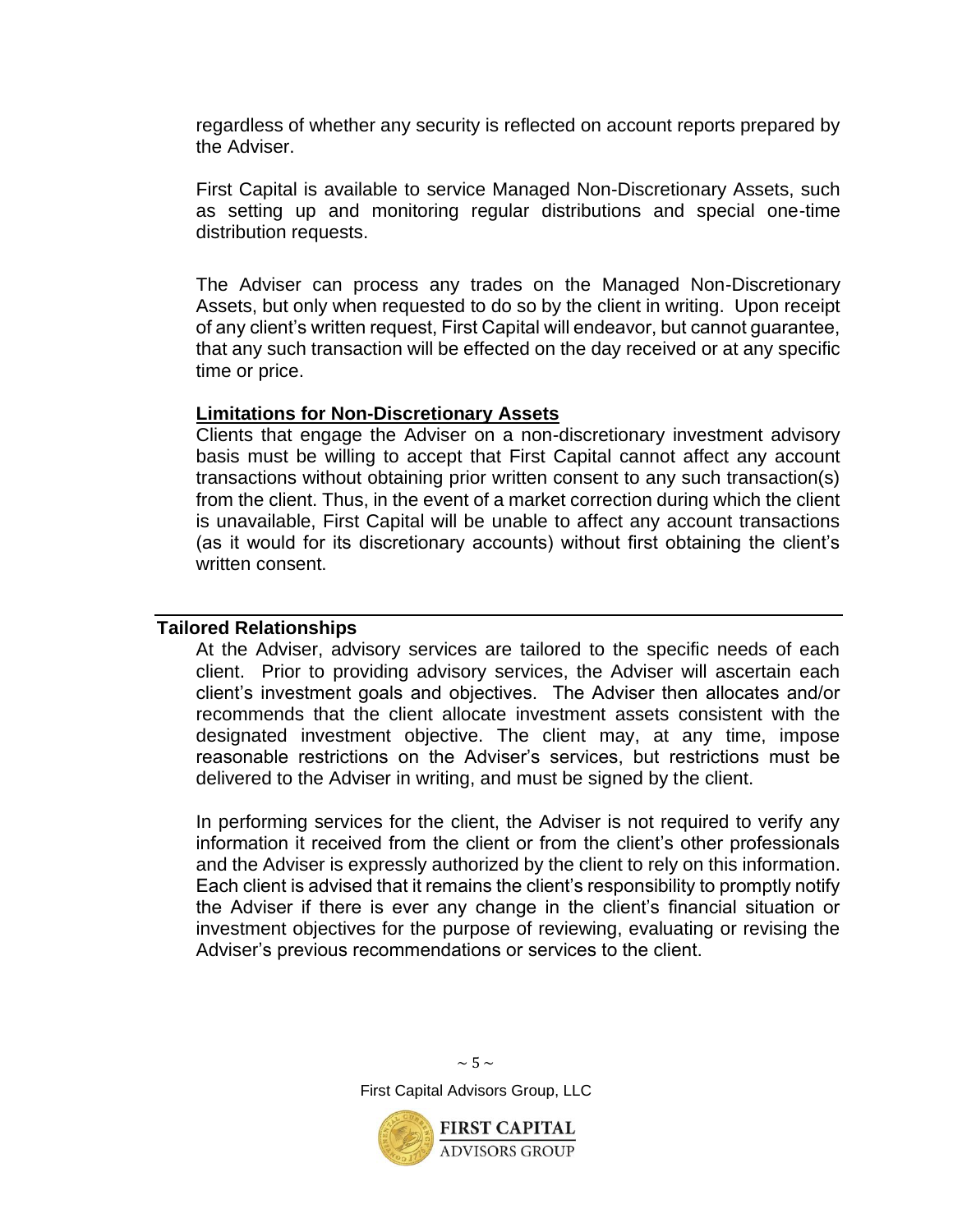#### **GoPlan 101**

GoPlan101 is a secure, educational website designed to you to help you reach your personal financial goals. The site has content and tools to help you learn about a select range of financial topics.

Members also have access to GoPlan's financial coaching services. The GoPlan experienced coaches are available to talk about your financial issues and opportunities. The discussions can be done on the phone, by web conference or chat and are confidential.

GoPlan can assist with implementation and includes links to a select group of partners who are ready to help you with your specific financial needs.

#### <span id="page-7-0"></span>**Managed Assets**

As of December 31, 2019, the Adviser managed \$303,717,734 million on a discretionary basis. The Adviser does not currently manage any assets on a non-discretionary basis.

### <span id="page-7-1"></span>**Item 5: Fees and Compensation**

#### **Financial Planning Fees**

An initial meeting is scheduled with a prospective client at no cost or obligation. The purpose of the meeting is to inform the prospective client of the types of services First Capital provides and to generally discuss what the client desires from such a financial planning relationship. If the prospective client is interested in exploring the Adviser's services in more detail, First Capital will review the prospective client's recent income tax returns and a listing of his/her assets and liabilities, as well as estate planning documents, insurance policies, expected cash flows, etc. At a subsequent session, the prospective client is given an idea of the specific value of pursuing this financial planning process and is quoted a fee for the financial planning services to be provided. The financial planning fee is quoted on a project basis and covers projected time and expense associated in working with this client for a twelve-month period. This includes gathering data, developing the written plan, reviewing the plan with appropriate advisers, discussing the plan with the client, implementation, and continuing to review, monitor and update the client's affairs throughout the ensuing twelve months. A 50% deposit of the initial financial planning fee is due once the client has agreed to the financial planning relationship.



 $\sim 6 \sim$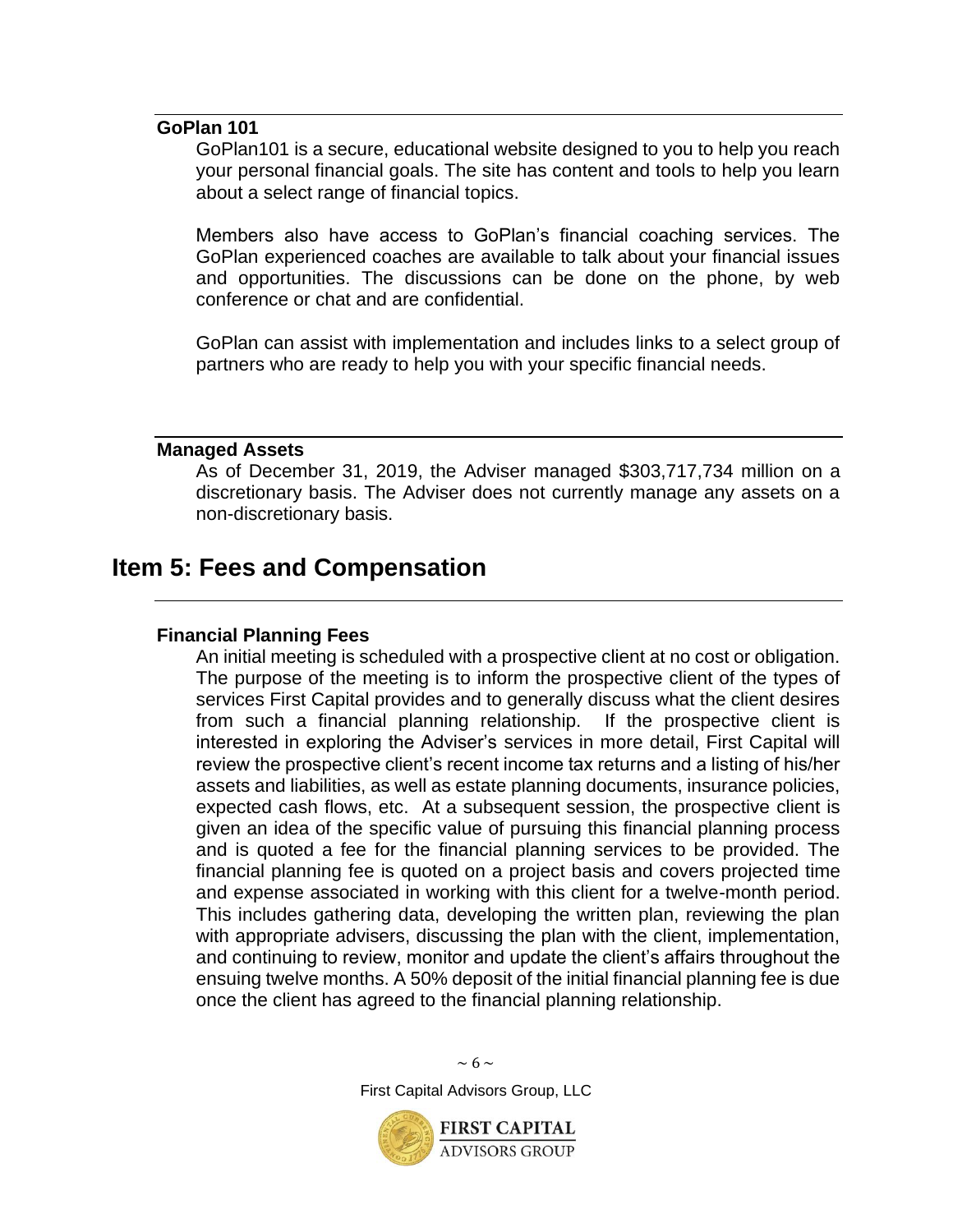The financial planning fee is based upon several factors, including: net worth, gross income, complexity of one's financial affairs, and the time necessary to meet each individual client's goals and priorities. Certain unforeseen expenses may not be included in the financial planning fee and would be billed directly.

Once the client verbally agrees to the personal financial planning process, the process to develop the written documents begins. Once the financial plan is completed and the appropriate advisers have reviewed the plan, a meeting is scheduled to discuss the plan and the specific items to be implemented with the client. The client takes from this meeting the written plan.

The balance of the financial planning fee is billed to the client within 180 days of the start of the relationship and can be paid by the client in any manner suitable to the client within 30 days of the invoice date. The financial planning fee shall be mutually agreed upon in advance by and between the client and First Capital. Any such fee shall be separate from the asset-based investment management fee. The Adviser reserves the right to waive some or the entire financial planning fee.

The client can terminate the financial planning and/advisory relationship at any time with a 10 days' written notice.

The Adviser bases its annual investment management fee for managed discretionary assets upon a percentage (%) of the market value of the assets and the specific types of investment management services provided. First Capital may charge an annual fee of up to 2.00% of assets under management; however, the Adviser may choose to charge a lower asset based fee at its sole discretion.

#### **Managed Non-Discretionary Asset Fees**

The annual investment management fee charged on Managed Non-Discretionary Assets is 0.20%. Fees shall be assessed quarterly, in advance, based on the asset values as of the day prior to the period being billed. New accounts will be assessed a prorated fee dependent upon the number of days remaining in the quarter.

#### **Investment Consulting Asset Fees**

The Adviser bases its annual investment consulting fee for institutional retirement plan assets upon a percentage of the market value of the assets and the specific types of investment consulting services provided. First Capital charges an annual fee of up to 1.50% of assets under management. The Adviser may choose to charge a lower asset based fee at its sole discretion.

> $\sim$  7  $\sim$ First Capital Advisors Group, LLC

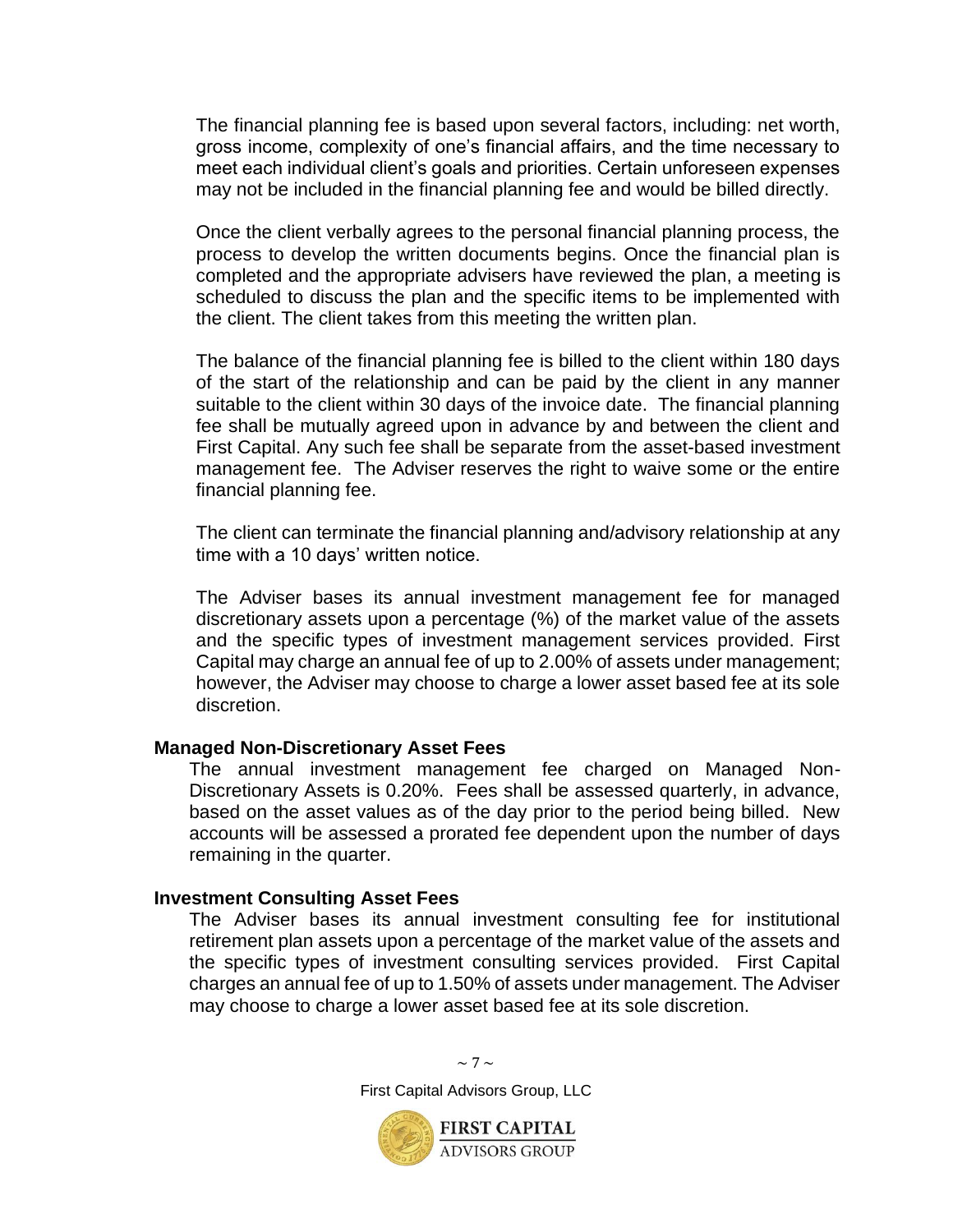#### **Options Overlay Asset Fees**

Clients who elect to enroll in the Options Overlay program may be charged an additional fee of up to 1.50% of assets under management. This fee is in addition to the asset management fee being charged for discretionary management. The Adviser may choose to charge a lower asset based fee at its sole discretion.

#### <span id="page-9-0"></span>**Negotiated Fees**

The Adviser, in its sole discretion, may reduce its investment management fee based upon certain factors, like anticipated future earning capacity, anticipated future additional assets, dollar amount of assets to be managed, related accounts, account composition, negotiations with client and other considerations.

#### <span id="page-9-1"></span>**Billing of Fees**

First Capital's investment management fees shall be assessed quarterly, in advance, based on the asset values as of the day prior to the period being billed. New accounts will be assessed a prorated fee dependent upon the number of days remaining in the quarter. First Capital clients must provide their consent in advance to direct debiting of investment management fees from their custodial account. The Investment Advisory Agreement and the custodial/ clearing agreement authorize the custodian to debit the client account for the amount of the Adviser's investment management fee, and to directly remit that investment management fee to First Capital in compliance with regulatory procedures. First Capital will send each client an itemized fee invoice each quarter – please see Item 15 for additional information. In the limited event that the Adviser bills the client directly, payment in full is expected upon presentation of the invoice.

#### <span id="page-9-2"></span>**Other Fees**

Unless clients direct otherwise or an individual client's circumstances require, the Adviser generally recommends one of several unaffiliated custodians (*e.g*., Raymond James, Fidelity, Charles Schwab & Co., etc.) serve as the brokerdealer/custodian for client investment accounts. Broker-dealers such as those listed above may charge brokerage commissions and/or transaction fees for effecting certain securities transactions. For example, these custodians may charge commissions for individual equity and fixed income securities transactions or fees may be charged for certain no-load mutual fund transactions. In addition to the Adviser's investment management fee, custodial brokerage commissions and/or transaction fees, clients will also incur, relative

 $\sim$  8  $\sim$ 

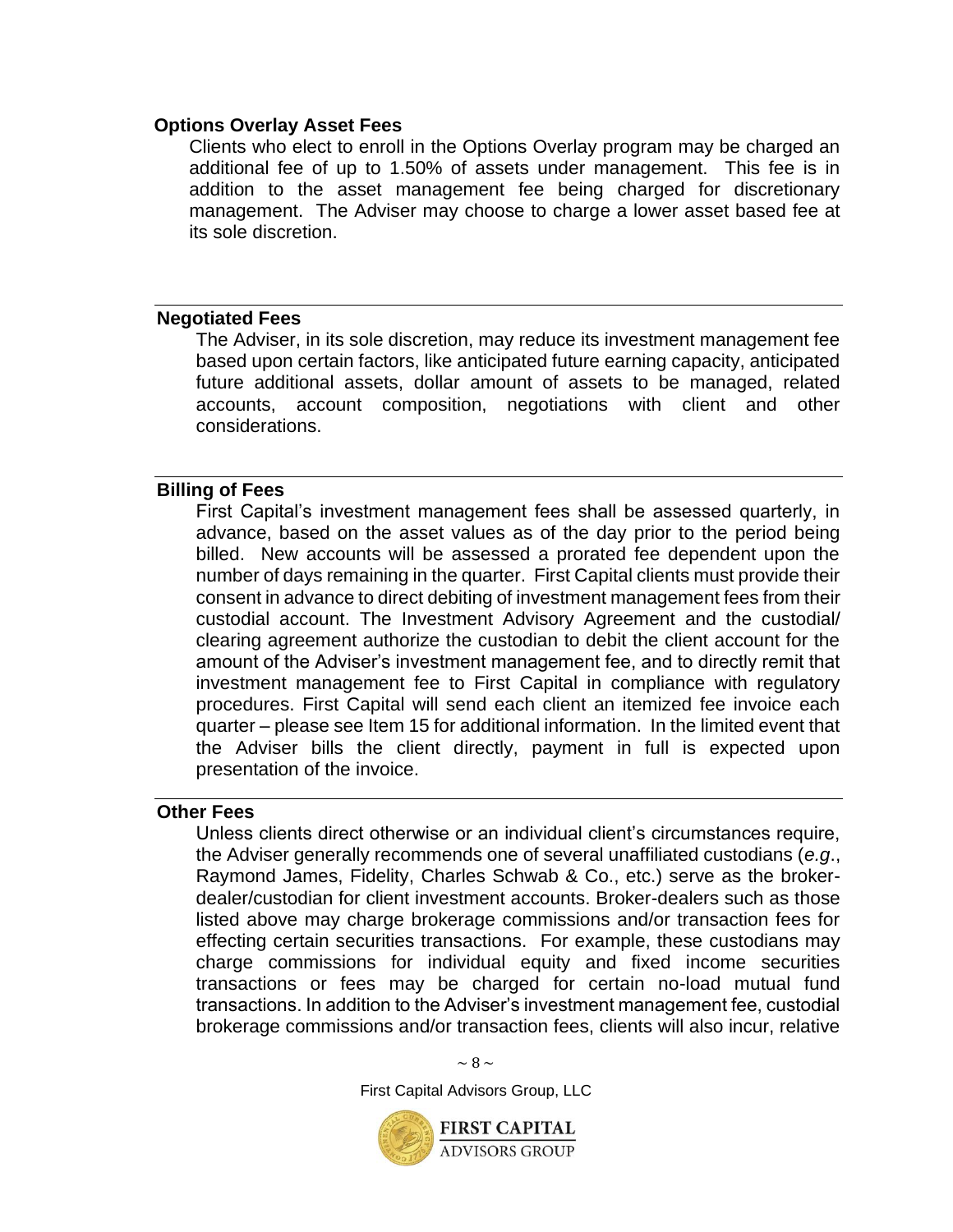to all mutual fund and exchange traded fund purchases, charges imposed at the fund level (*e.g.*, management fees and other fund expenses).

#### <span id="page-10-0"></span>**Commission Transactions**

The Adviser can recommend the purchase of no-load mutual fund securities and/or exchange traded funds for implementing investment recommendations. First Capital does not actively direct clients to traditional, full service /commission brokers. As described earlier, First Capital generally recommends using the services of a centralized custodian/discount broker.

<span id="page-10-1"></span>First Capital employs individuals that are also licensed insurance agents. Clients can choose to engage these persons, in their individual capacities, to effect insurance transactions on a commission basis. The recommendation by a First Capital advisory representative (who is also a licensed insurance agent) that a client purchase an insurance commission product presents a conflict of interest, as the receipt of commissions may provide an incentive to recommend insurance products based on commissions to be received, rather than on a particular client's need. No First Capital client is under any obligation to purchase any commission products from any of the Adviser's advisory representatives. Clients are reminded that they may purchase insurance products recommended by First Capital through other, nonaffiliated insurance agents. Jeff Schulte, the Adviser's Chief Compliance Officer, is available to answer any questions that a client or future client may have on any conflict of interest this arrangement may create.

#### **GoPlan 101 Fees**

Estimated Fees: \$7,500

**Go Plan base website one time setup: \$2,500**

**Go Plan annual service fee: \$2,500**

**Annual Coaching Services: \$2,500 initial retainer fee. If usage exceeds 20 hours, we will reassess and recalibrate the retainer fee and account to time used.** 

Payment Schedule

• **\$5,000 deposit for set up and base site**

 $\sim$  9  $\sim$ 

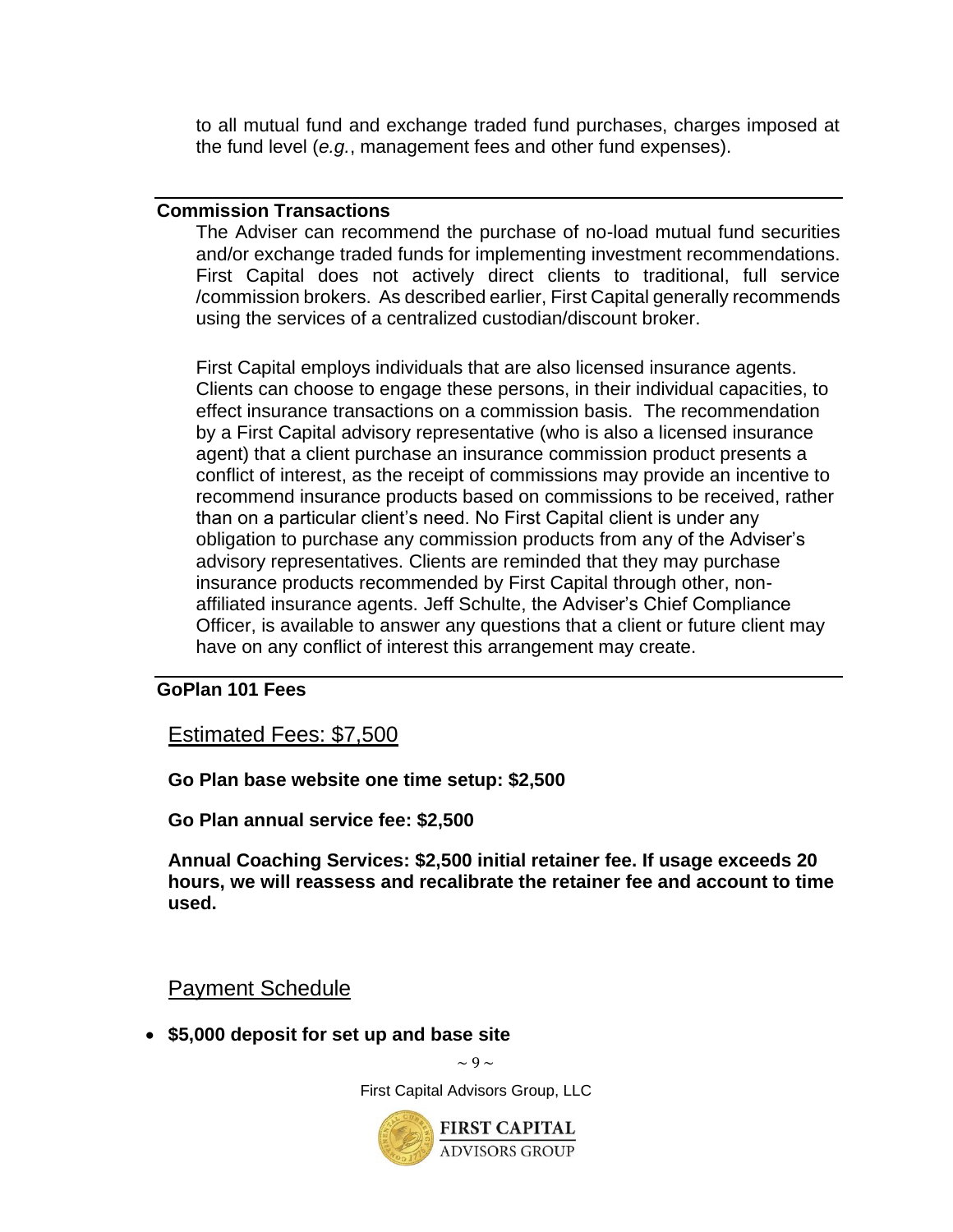• **\$2,500 at Milestone 3. Balance for coaching services**

#### **Payment Terms**

Payments are due NET 30 following the receipt of each invoice.

## <span id="page-11-0"></span>**Item 6: Performance-Based Fees and Side-by-Side Management**

#### <span id="page-11-1"></span>**Performance-Based and Placement Fees**

Performance-Based Fees ("Performance Fees") are based on a share of the capital gains or capital appreciation of the assets of a client. Placement fees may be paid to individuals and/or entities that raise assets for an offering. The principals of First Capital Advisors Group may participate directly in the account's results through their ownership in an affiliated entity that receives performance based and/or placement fees from offerings invested in by Clients of the Firm. These fees may, indirectly, create an incentive for the Firm to make investments on behalf of the client that are riskier or more speculative than would be the case in the absence of such a fee. Side-by-side management refers to the practice of managing accounts that are charged performance-based fees while at the same time managing accounts that are not charged performance-based fees.

Managing accounts with Performance Fees and accounts without Performance Fees may present a conflict of interest for the Firm. In such a scenario the Firm may have an incentive to favor accounts for which the Principals of First Capital Advisors Group receives Performance Fees or Placement Fees. So as to address this apparent conflict of interest, in executing its fiduciary duty to clients the Firm and its personnel endeavor at all times to put the interest of clients first and seeks to manage all client accounts in accordance with this fiduciary duty. In addition, the Firm seeks to address this apparent conflict of interest through the execution the Firm's policies and procedures. All members of the Adviser are trained to critically review investment selections for appropriateness for each client.



**ADVISORS GROUP**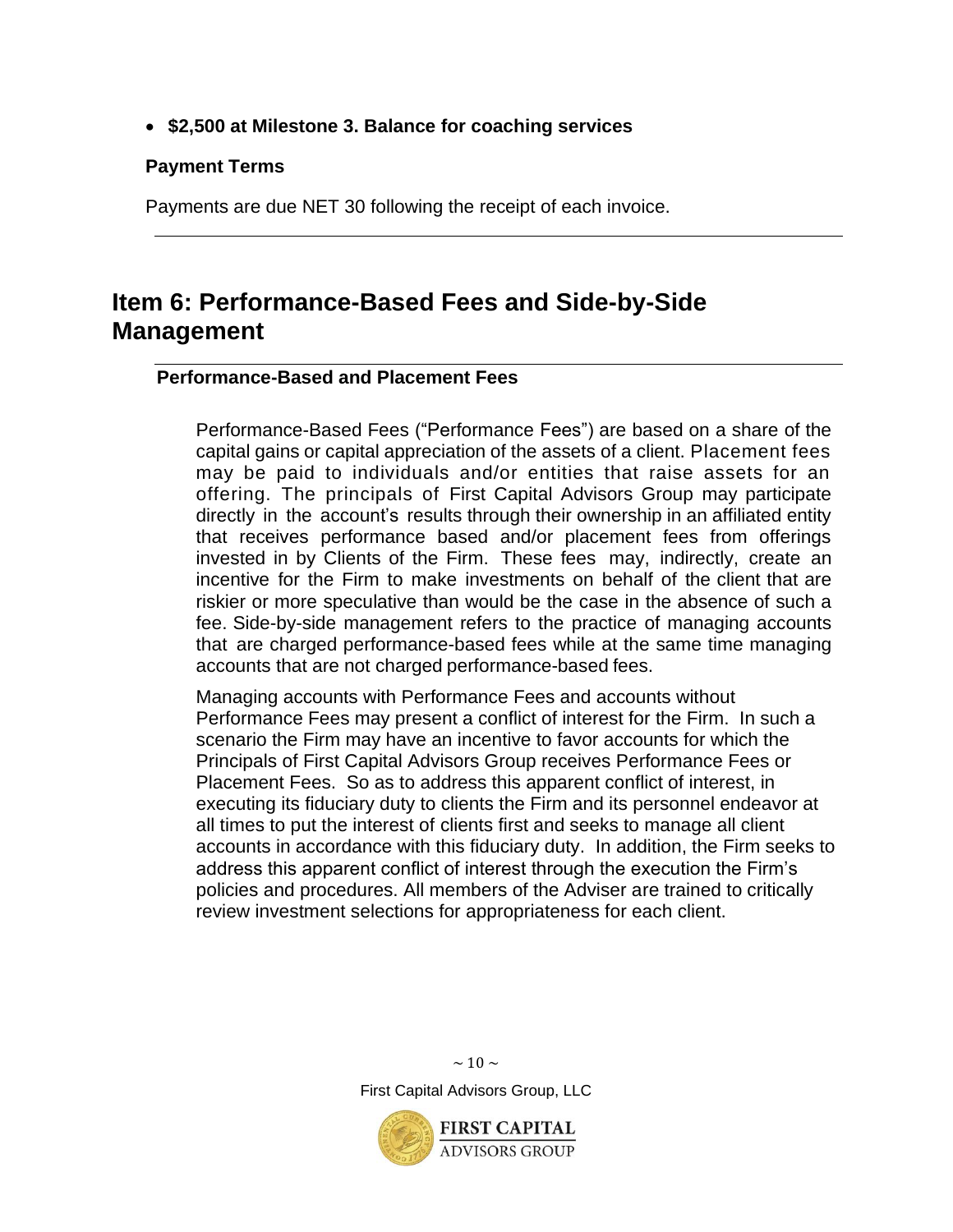## <span id="page-12-1"></span><span id="page-12-0"></span>**Item 7: Types of Clients**

#### **Description**

The Adviser predominantly offers its services to individuals, high net worth individuals, pension and profit sharing plans and participants, trusts, estates, charitable organizations, corporations or business entities.

#### <span id="page-12-2"></span>**Account Minimums**

First Capital generally requires an account minimum of \$250,000 for investment management services. When a consolidated client account value in this program falls below \$250,000 in value, the minimum quarterly fee of \$250.00 may be charged. First Capital Clients with assets at or below the minimum account size may pay a higher percentage rate on their annual advisory fees than the fees paid by clients with significantly greater assets under management.

The Adviser may reduce or waive its minimum asset requirement based upon certain factors, like anticipated future earning capacity, anticipated future additional assets, dollar amount of assets to be managed, related accounts, account composition, negotiations with client and other considerations. Other exceptions may apply to employees of the Adviser and their relatives, or relatives of existing clients.

### <span id="page-12-3"></span>**Item 8: Methods of Analysis, Investment Strategies and Risk of Loss**

#### <span id="page-12-4"></span>**Methods of Analysis and Investment Strategies**

The Adviser's security analysis methods may include fundamental analysis, technical analysis, charting and cyclical analysis.

The main sources of information for analysis include financial newspapers and magazines, inspections of corporate activities, research materials prepared by others, corporate rating services, annual reports, prospectuses, filings with the Securities and Exchange Commission, and company press releases.

Additional research tools and sources of information that the Adviser may use include mutual fund and stock information provided by unaffiliated third parties (*e.g.,* Morningstar, etc.) and many other reports located on the Internet using the World Wide Web.

The Adviser may utilize the following investment strategies when implementing investment advice given to clients:

 $\sim$  11  $\sim$ 

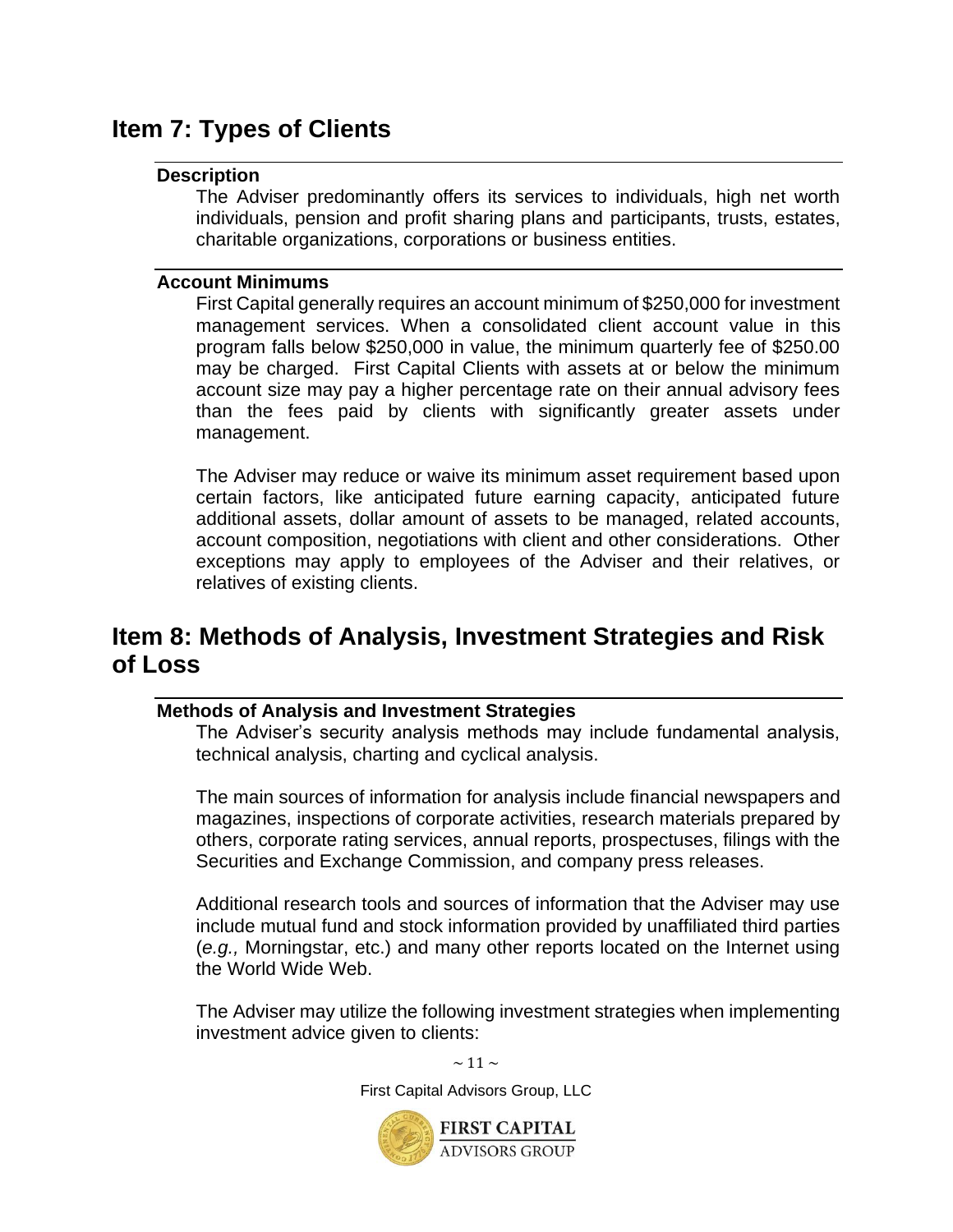- Long Term Purchases: (securities held at least a year)
- Short Term Purchases: (securities sold within a year)
- Trading: (securities sold within thirty (30) days)
- Options (contract for the purchase or sale of a security at a predetermined price during a specific period of time)

Strategic and Tactical Asset Allocation may be utilized with domestic mutual funds, exchange-traded funds, or stocks and bonds as the core investments. Global mutual funds, sector funds and specialty exchange-traded funds may be added as satellite positions. Portfolios may be further diversified among large, medium and small sized investments in an effort to control the risk associated with traditional markets. Investment strategies designed for each client are based upon specific objectives stated by the client during consultations. Clients may change their specific objectives at any time.

Please Note: Different types of investments involve varying degrees of risk, and it should not be assumed that future performance of any specific investment or investment strategy recommended or undertaken by the Adviser will be profitable or equal any specific performance level. Investing in securities involves risk of loss that clients should be prepared to bear.

#### <span id="page-13-0"></span>**Risks of Loss**

Risk is inherent in any investment in securities and the Adviser does not guarantee any level of return on a client's investments. There is no assurance that a client's investment objectives will be achieved. A client may be subject to certain risks, including, but not limited to, the risks described below. The risks discussed below vary by investment style or strategy, and may or may not apply to a client. A client should also review the prospectuses or other disclosure documents for the securities purchased for the client's account, as they will contain important information about the risks associated with investing in such securities.

Investment strategies recommended by the Adviser may also be subject to some or all of the following types of risk:

- Interest-rate Risk: Fluctuations in interest rates may cause investment prices to fluctuate. For example, when interest rates rise, yields on existing bonds become less attractive, causing their market values to decline.
- Market Risk: The price of a security, bond, or mutual fund may drop in reaction to tangible and intangible events and conditions. This type of risk is caused by external factors independent of a security's particular

 $\sim$  12  $\sim$ First Capital Advisors Group, LLC **FIRST CAPITAL ADVISORS GROUP**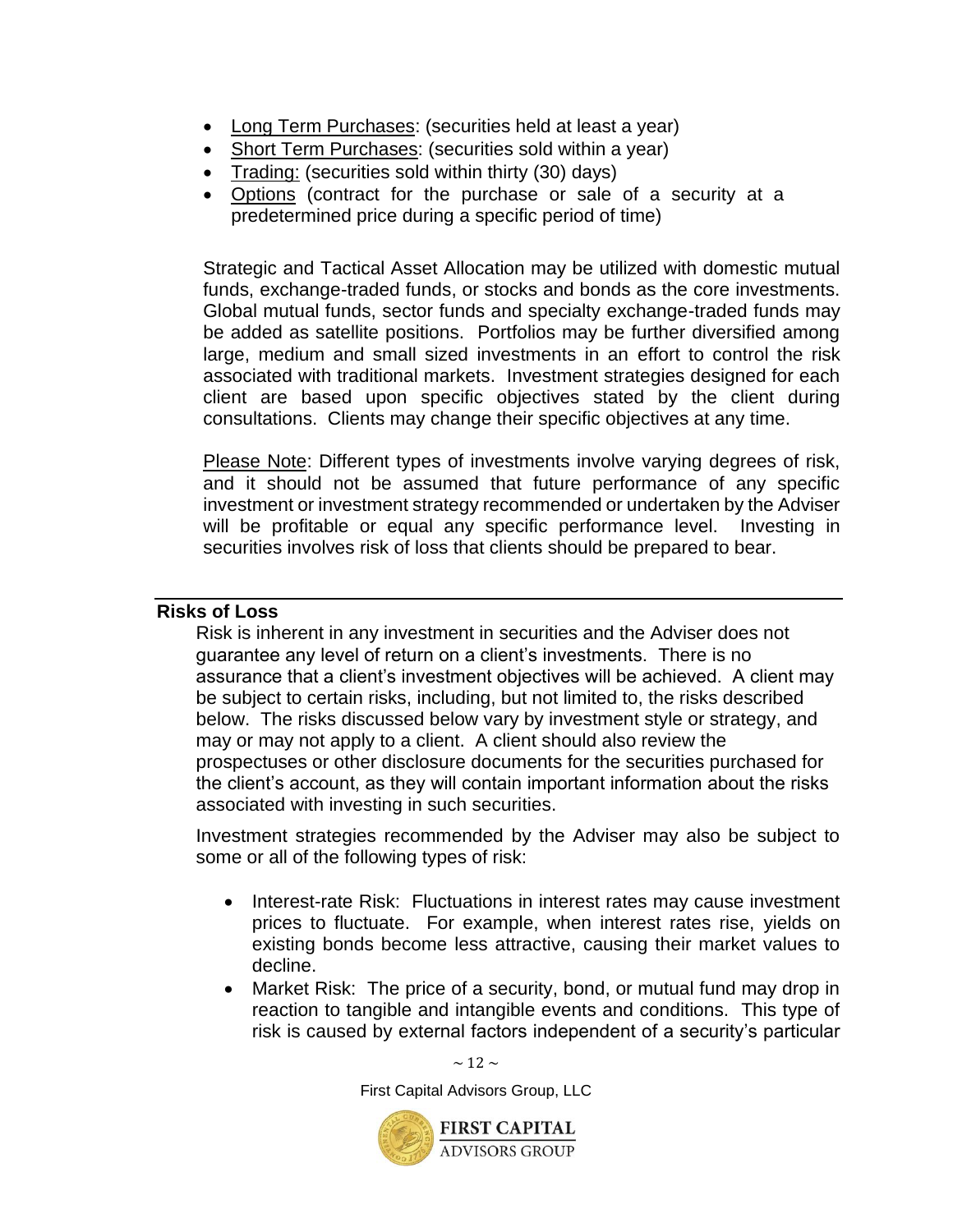underlying circumstances. For example, political, economic and social conditions may trigger market events.

- Inflation Risk: When any type of inflation is present, a dollar today will not buy as much as a dollar next year, because purchasing power is eroding at the rate of inflation.
- Currency Risk: Overseas investments are subject to fluctuations in the value of the dollar against the currency of the investment's originating country. This is also referred to as exchange rate risk.
- Reinvestment Risk: This is the risk that future proceeds from investments may have to be reinvested at a potentially lower rate of return (i.e. interest rate). This primarily relates to fixed income securities.
- Business Risk: These risks are associated with a particular industry or a particular company within an industry. For example, oil-drilling companies depend on finding oil and then refining it, a lengthy process, before they can generate a profit. They may carry a higher risk of profitability than an electric company, which generates its income from a steady stream of customers who buy electricity no matter what the economic environment is like.
- Liquidity Risk: Liquidity is the ability to readily convert an investment into cash. Generally, assets are more liquid if many investors are interested in buying or selling a standardized product. For example, Treasury Bills are highly liquid, while real estate properties are not.
- Financial Risk: Excessive borrowing to finance a business' operations increases the risk of profitability, because the company must meet the terms of its obligations in good times and bad. During periods of financial stress, the inability to meet loan obligations may result in bankruptcy and/or a declining market value.
- Please Note**:** In light of these risks of loss and potentially enhanced volatility, clients may direct the Adviser, in writing at any time, not to employ any or all of the investment strategies recommended by First Capital for their account.

## <span id="page-14-1"></span><span id="page-14-0"></span>**Item 9: Disciplinary Information**

#### **Legal and Disciplinary**

The Adviser has not been the subject of any legal or disciplinary actions.



 $\sim$  13  $\sim$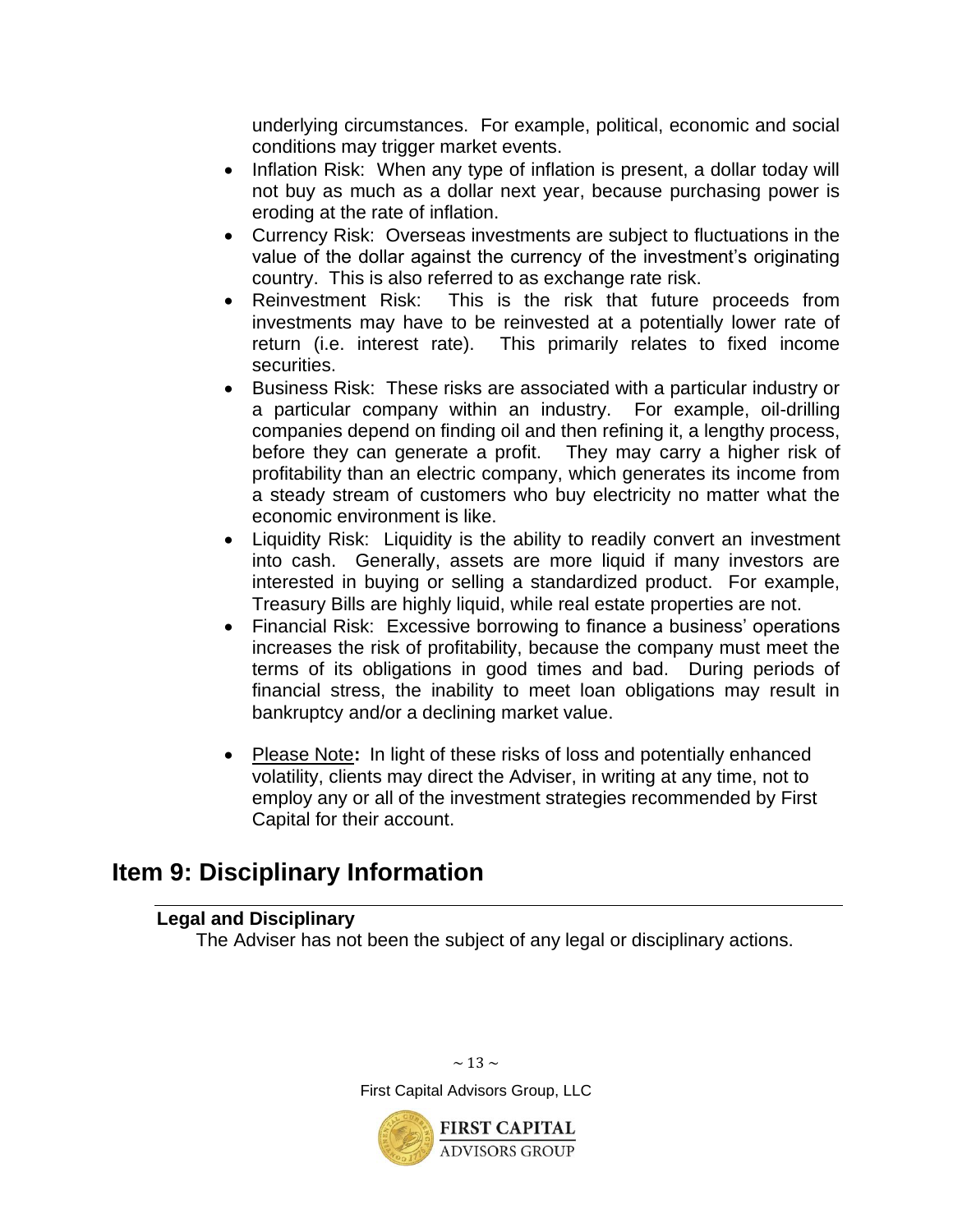## <span id="page-15-1"></span><span id="page-15-0"></span>**Item 10: Other Financial Industry Activities and Affiliations**

#### **Other Financial Industry Activities**

The Adviser is not registered as a securities broker-dealer, futures commission merchant, commodity pool operator or commodity trading advisor.

#### <span id="page-15-2"></span>**Affiliations**

James Dee, an investment advisor of First Capital Advisors Group, LLC is registered representatives at Purshe Kaplan Sterling Investments ("PKS"), a SEC registered broker-dealer and a member of FINRA. In this capacity, these IAR's may provide securities brokerage services and implement securities transactions on a commission basis. Clients should be aware that the receipt of additional compensation itself creates an inherent conflict of interest, and may affect the judgment of these individuals when making recommendations. The Adviser and PKS are separate, nonaffiliated entities. Nevertheless, to the extent that a First Capital representative recommends the purchase of securities or other investment products where the representative receives commissions for doing so, a conflict of interest exists because the representative may be incentivized to make recommendations based on the compensation received rather than on a client's needs.

Jeff Schulte is an investor of 214 BAY MANOR 21666 LLC (Company). The Company intends to acquire the real property located at 214 Pier One Road Court, Stevensville, Maryland and construct a mixed-use retail and residential property on it. This LLC operates under the laws of the State of Delaware. From time to time, clients may request, and he may offer clients advice or products from those activities. Clients should be aware that Jeff Schulte is a part owner of the Company and this is a possible conflict of interest with the fiduciary duties of a registered investment adviser. Jeff Schulte will not be paid a commission. Jeff Schulte acts in the best interest of the client, including the sale of the Company's product to advisory clients. Clients are in no way required to implement the plan or invest in the Company.

The principal owner and IARs of the Adviser are also insurance agents licensed with the New Jersey Department of Banking and Insurance and the Pennsylvania Insurance Department. As licensed insurance agents, these IARs offer life, accident, health, variable and long term care insurance-related products to clients. Such compensation is in addition to, and separate from the compensation they receive from the Adviser for providing investment advice. Insurance products are available through channels not affiliated with the Adviser. Clients have no obligation to purchase insurance products through the IARs.

> $\sim$  14  $\sim$ First Capital Advisors Group, LLC

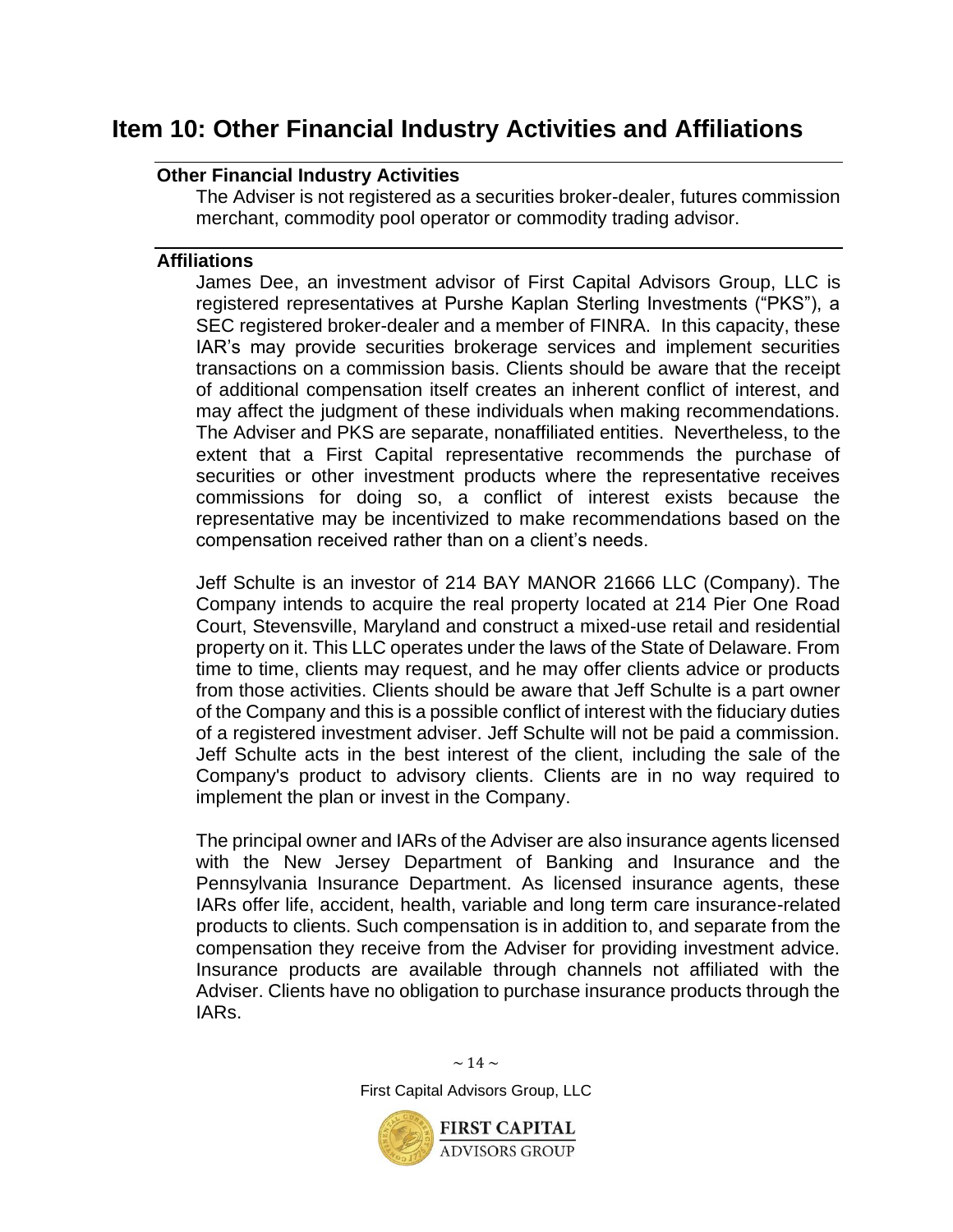## <span id="page-16-0"></span>**Item 11: Code of Ethics, Participation or Interest in Client Transactions and Personal Trading**

#### <span id="page-16-1"></span>**Code of Ethics**

The Adviser maintains an investment policy for personal securities transactions at its business and it is part of the Adviser's general Code of Ethics (the "Code"). The Adviser establishes the standard of business conduct for all employees that are based on the fundamental principles of openness, integrity, honesty and trust. The Adviser also maintains and enforces written policies reasonably designed to prevent the Adviser or any person associated with Adviser from misusing material non-public information to comply with Section 204A of the Investment Advisers Act. Neither the Adviser, nor any related person of the Adviser, will recommend, buy, or sell securities within client accounts which the Adviser or a related person of the Adviser may have a material financial interest.

A copy of the Adviser's Code is available to any client or potential client upon request.

#### <span id="page-16-2"></span>**Participation or Interest in Client Transactions**

The Adviser and/or its representatives may engage in securities transactions for their own accounts, including the same or related securities that are recommended to or owned by clients of the Adviser. These transactions may include trading in securities in a manner that differs from, or is inconsistent with, the advice given to clients of the Adviser, and the transactions may occur at or about the same time that such securities are recommended to or are purchased or sold for client accounts. This creates a potential for a conflict between the interest of the clients and the interests of the Adviser and/or its representatives.

#### <span id="page-16-3"></span>**Personal Trading**

To address the potential for conflict of interests, the Adviser has adopted a Code that applies to its representatives who have access to non-public information relating to advisory client accounts ("Access Persons"). The Code prohibits Access Persons from using knowledge about advisory client account transactions to profit personally, directly or indirectly, by trading in his/her personal accounts. In addition, an Access Person who has discretionary authority over client accounts must generally pre-clear his/her trades or obtain prior authorization from the Adviser's Chief Compliance Officer before executing a trade. Unless an enumerated exception exists, the Code also prohibits Access Persons who have discretionary authority over client accounts from executing a security transaction for their personal accounts during a

 $\sim$  15  $\sim$ 

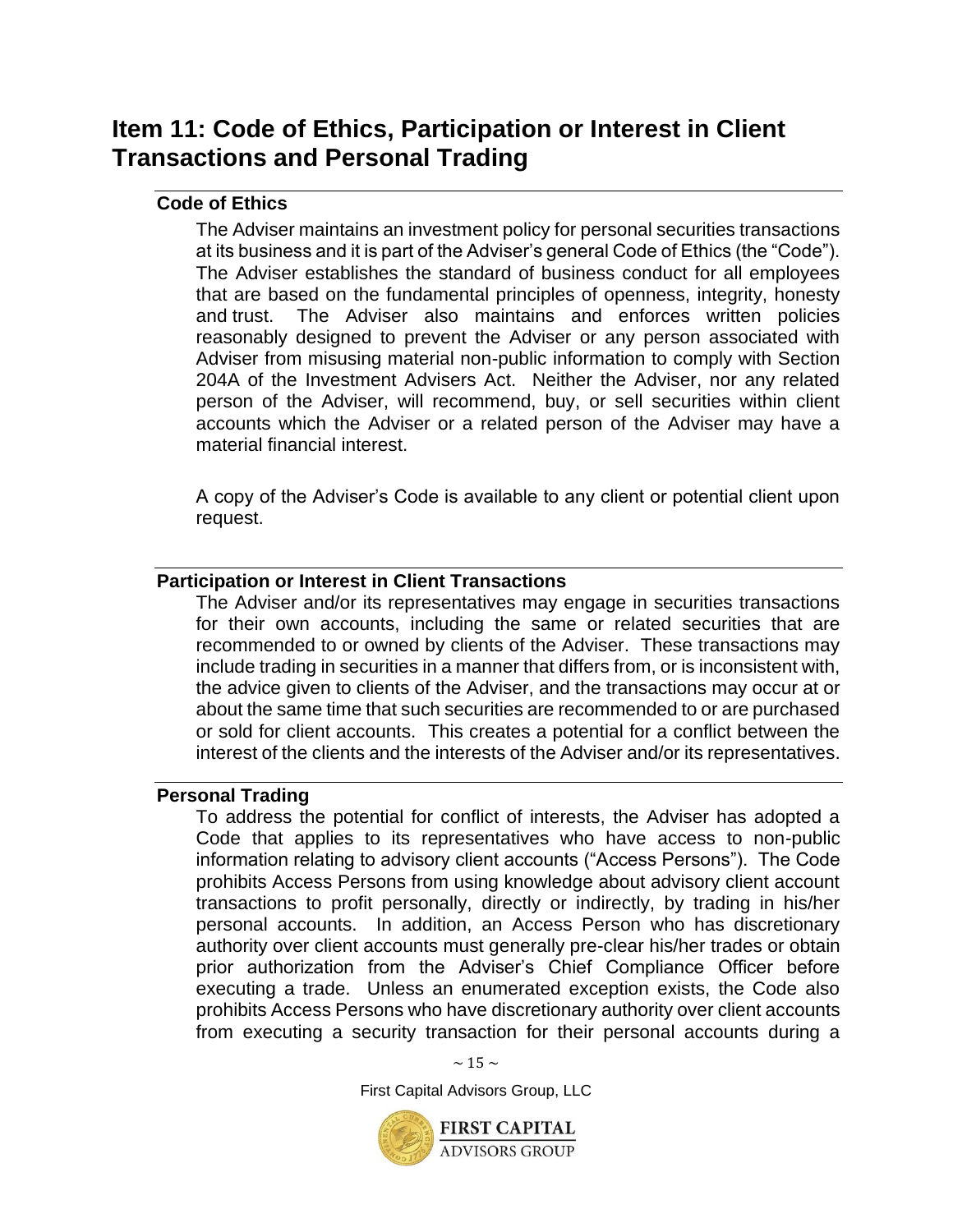blackout period that can extend from one to seven days before or after the date that a client transaction in that same security is executed.

### <span id="page-17-1"></span><span id="page-17-0"></span>**Item 12: Brokerage Practices**

#### **Broker-Dealer Selection**

The Adviser selects broker-dealers to execute trade order for a client's account, unless the client has provided instructions to the Adviser to the contrary. As an investment adviser, the Adviser has an obligation to seek "best execution" of client trade orders. "Best execution" means that the Adviser must place client trade orders with those broker-dealers that the Adviser believes are capable of providing the best qualitative execution of client trade orders under the circumstances, taking into account the full range and quality of the services offered by the broker-dealer. When selecting a broker or dealer, the Adviser may consider the following factors: (i) client preferences, (ii) execution capability and past execution performance, (iii) access to markets, (iv) commission rates, (v) financial standing of executing firm and counterparty risk, (vi) timeliness in rendering services, (vii) availability, cost and quality of custodial services, and (vii) continuity and quality of the overall provision of services.

The Adviser may also purchase or sell debt securities through electronic trading platforms. These electronic trading platforms typically provide access to bids and offers from a greater number of dealers on a timely basis; however, these electronic platforms may impose an execution or transaction fee imbedded in the price paid or received for the security (i.e., a markup or markdown).

#### <span id="page-17-2"></span>**Research and Other Soft Dollar Benefits**

The Adviser does not receive research in addition to execution services from a broker-dealer in connection with its clients' securities transactions. These research benefits are commonly referred to as "soft dollar benefits." The Adviser may from time to time receive generic market commentaries or market research from broker-dealer firms. However, the receipt of those materials is not tied to the execution of client transactions.

The Adviser seeks to select broker-dealers based upon the broker's or dealer's ability to provide best execution, and the Adviser will not cause clients to pay commissions (or markups or markdowns) higher than those charged by other broker-dealers for the purpose of obtaining soft dollar benefits. Furthermore, the Adviser does not select broker-dealers to execute



 $\sim$  16  $\sim$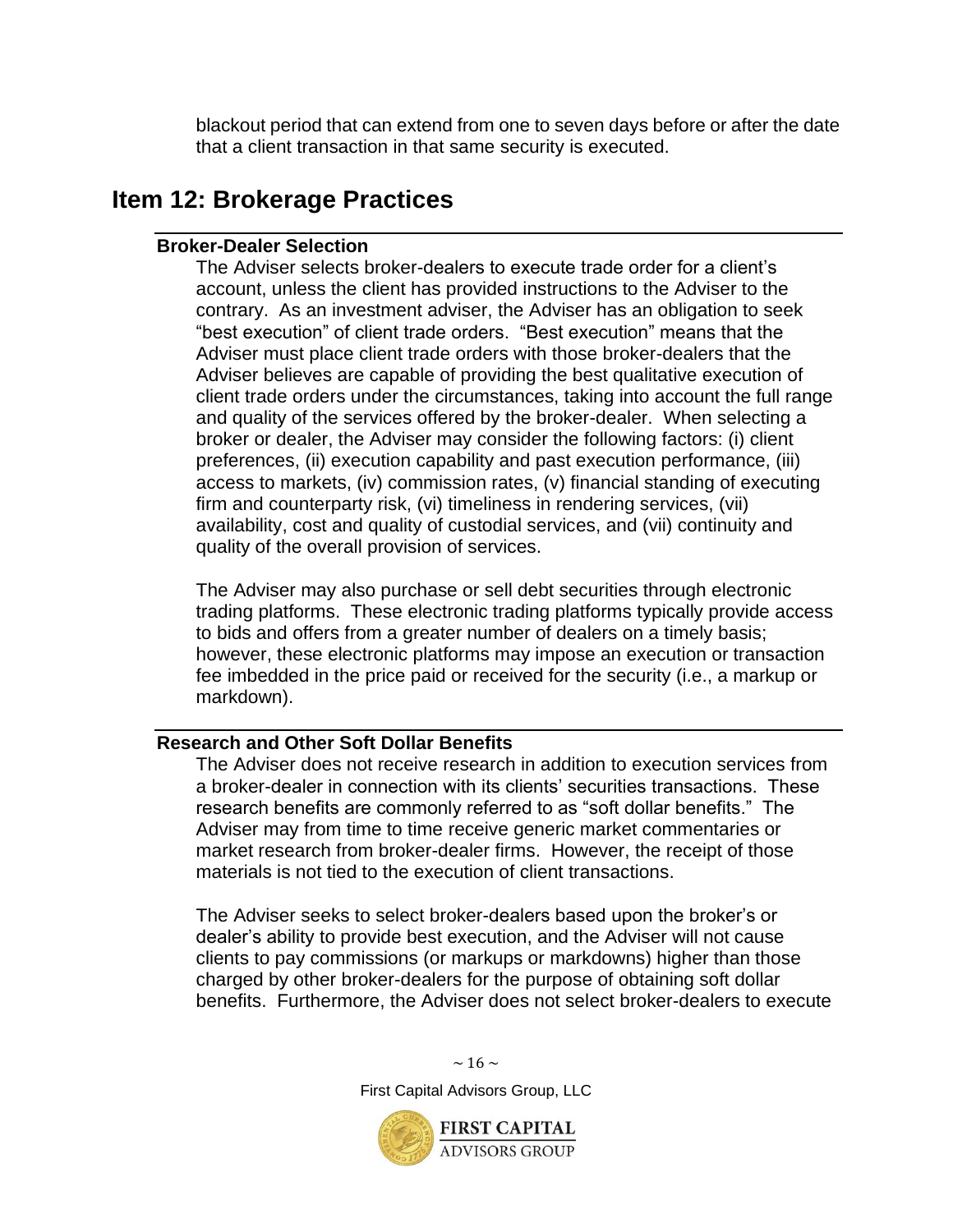transactions for client accounts based upon client referrals received from broker-dealers.

#### <span id="page-18-0"></span>**Order Aggregation, Allocation and Rotation Practices**

In order to seek best execution for clients, the Adviser may aggregate contemporaneous buy and sell orders for the accounts over which it has discretionary authority. This practice of bunching trades may enable the Adviser to obtain more favorable execution, including better pricing and enhanced investment opportunities, than would otherwise be available if orders were not aggregated. Bunching transactions may also assist the Adviser in potentially avoiding an adverse effect on the price of a security that could result from simultaneously placing a number of separate, successive or competing, client orders.

It is within the Adviser's sole discretion to bunch transactions and its decision is subject to its duty to seek best execution. The Adviser will aggregate a client's trade orders only when the Adviser deems it to be appropriate and in the best interests of the client and permitted by regulatory requirements.

All advisory clients participating in a bunched transaction will receive the same execution price for the security bought or sold. Average prices may be used when allocating purchases and sales to a client's accounts because such securities may be purchased and sold at different prices in a series of bunched transactions. As a result, the average price received by a client may be higher or lower than the price the client may have received had the transaction been effected for the client independently from the bunched transaction. In addition, a client's transaction costs may vary depending upon, among other things, the type of security bought or sold, and the commission or markup or markdown charged by the executing broker-dealer.

The amount of securities available in the marketplace, at a particular price at a particular time, may not satisfy the needs of all clients participating in a bunched transaction and may be insufficient to provide full allocation across all client accounts. To address this possibility, the Adviser has adopted trade allocation policies and procedures that are designed to make securities allocations to discretionary client accounts in a manner such that all such clients receive fair and equitable treatment. If a bunched transaction cannot be executed in full at the same price or time, the securities actually purchased or sold by the close of each business day will generally be allocated pro rata among the clients participating in the bunched transaction. Adjustments to this pro rata allocation may be made, at the discretion of the Adviser, to take into consideration account specific investment restrictions, undesirable position size, account portfolio weightings, client tax status, client cash positions and client

 $\sim$  17  $\sim$ 

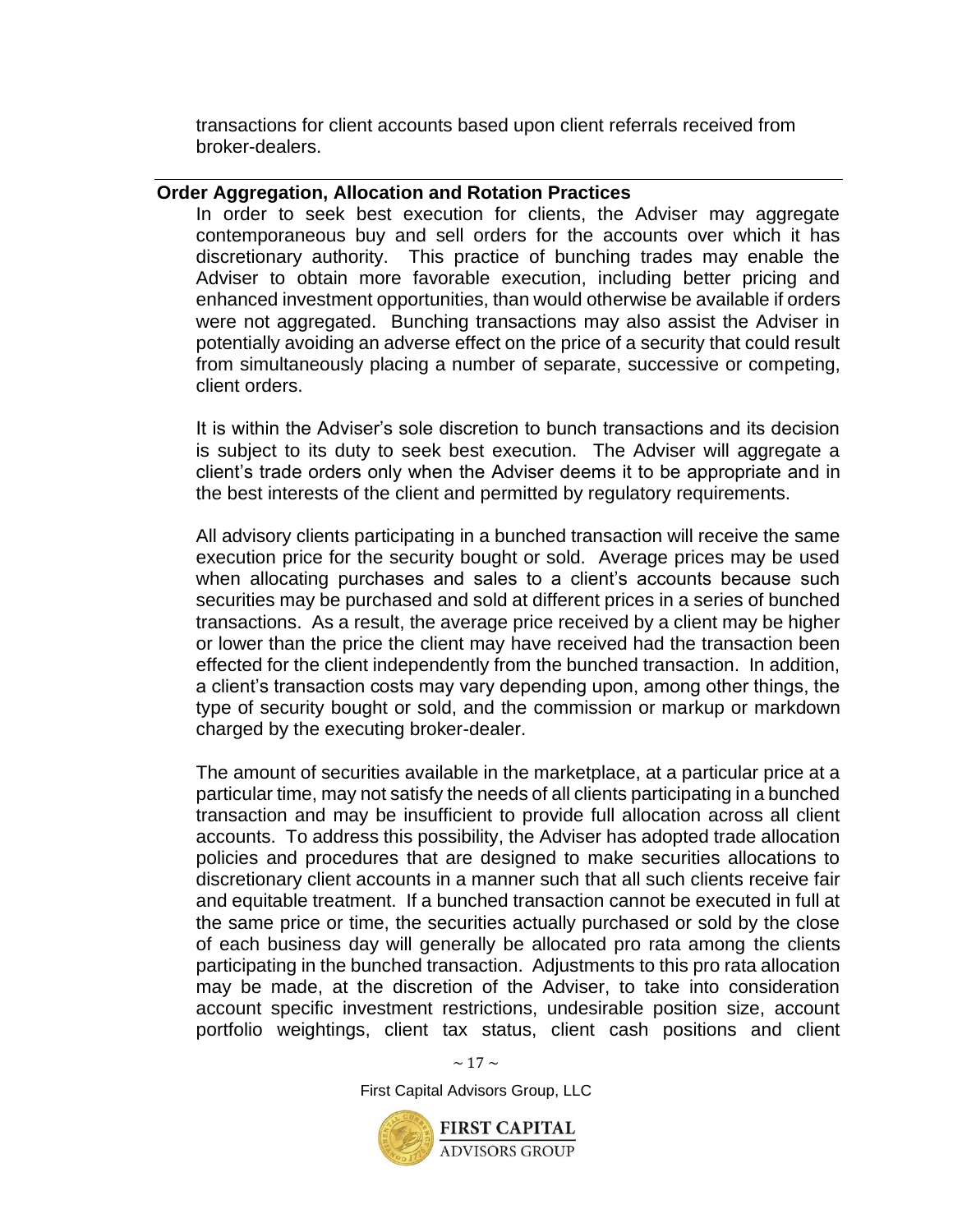preferences. Adjustments may also be made to avoid a nominal allocation to client accounts.

When the Adviser is not able to aggregate trades, the Adviser generally uses a trade rotation process that is designed to be fair and equitable to its clients.

#### <span id="page-19-0"></span>**Directed Brokerage**

The Adviser will comply with any guidelines and/or limitations reasonably requested by a client relating to brokerage for the client's account that are contained in the client's investment management agreement. When possible, the Adviser will also observe any non-binding statement of client preferences with respect to brokerage direction.

If a client directs the Adviser to use a particular broker-dealer for execution of the client's trade orders (a "directed brokerage arrangement"), and the Adviser agrees to the arrangement, a client should understand that the Adviser may be unable to achieve best execution for the client's transactions. Any costs related to the directed brokerage arrangement are not included in the Adviser's fee, and the client is solely responsible for monitoring, evaluating and reviewing the arrangement with the directed broker-dealer and paying any commissions or markups or markdowns or other costs imposed by the directed broker-dealer. Additionally, the Adviser generally will not aggregate the client's directed brokerage trade orders with orders for other clients of the Adviser or include such orders in its trade rotation process.

If the Adviser aggregates a client's directed brokerage trade orders with trade orders for other clients of the Adviser, the Adviser may employ the use of "step-outs" to satisfy the client's directed brokerage arrangement. A "stepout" occurs when an executing broker executes the trade and then "steps out" the trade to a clearing broker (which would be the directed broker-dealer in a directed brokerage arrangement) that confirms and settles the trade. In such a case, a client will bear the costs of any commissions, markups or markdowns imposed by the executing broker-dealer in addition to the costs of any commissions, markups or markdowns imposed by the directed brokerdealer.

If a client directs the Adviser to use a particular broker-dealer, and if the particular broker-dealer referred the client to the Adviser or if the particular broker-deal refers other clients to the Adviser in the future, the Adviser may benefit from the client's directed brokerage arrangement. Because of these potential benefits, the Adviser may have an economic interest in having the client continue the directed brokerage arrangement. The benefits that the

 $\sim$  18  $\sim$ 

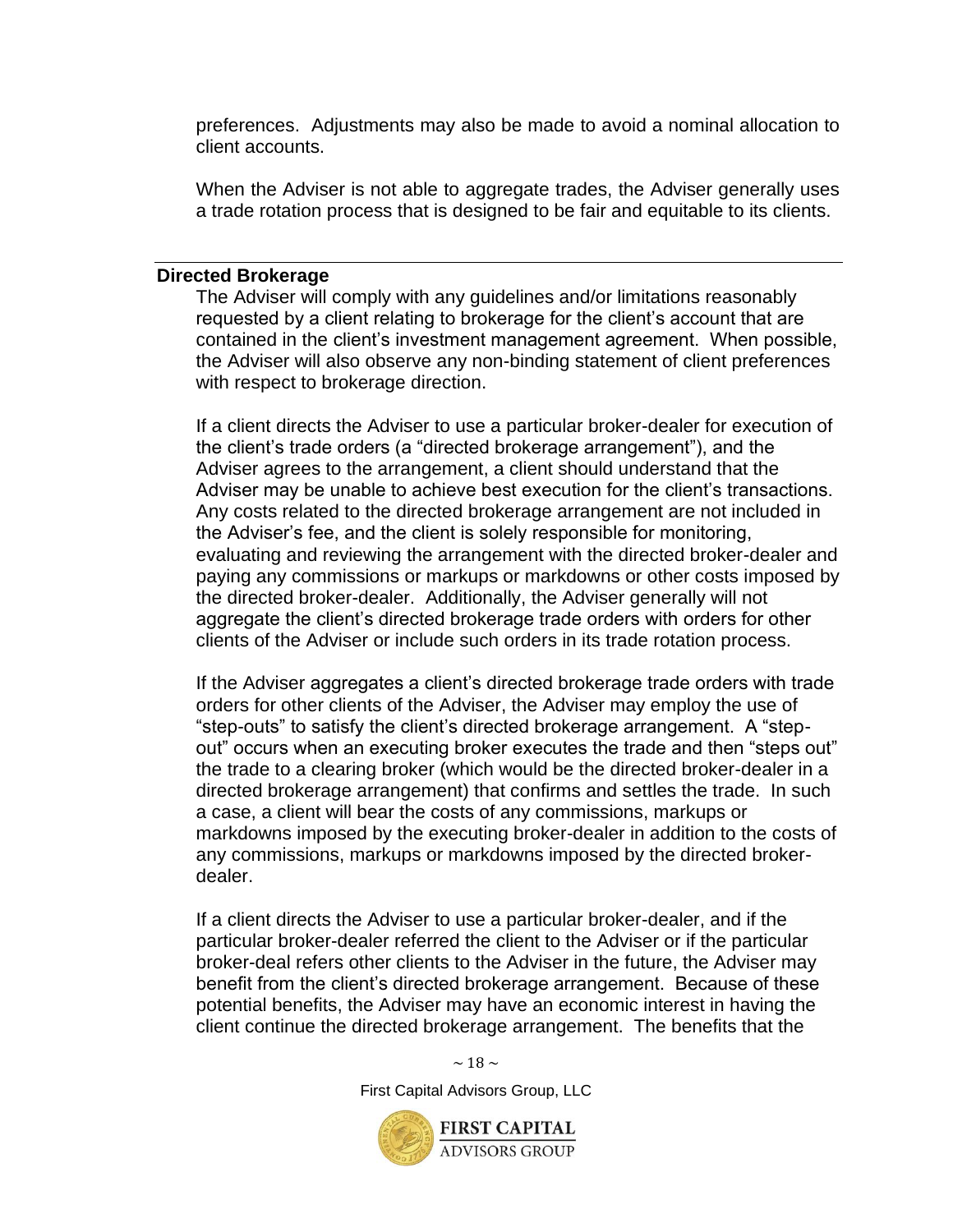Adviser receives may conflict with the client's interest in having the Adviser recommend that the client utilize another broker-dealer to execute some or all transactions for the client's account.

Before directing the Adviser to use a particular broker-dealer, a client should carefully consider the possible costs or disadvantages of directed brokerage arrangements.

#### <span id="page-20-0"></span>**Trading Error Policy**

If there is a trade error for which the Adviser is responsible, trades will be adjusted or reversed as needed in order to put the client's account in the position that it would have been in as if the error had not occurred. Errors caused by the Adviser will be corrected at no cost to client's account, with the client's account not recognizing any loss from error. The client's account will be fully compensated for any losses incurred as a result of any such error. If the trade error results in a gain, the gain may be retained by the Adviser.

### <span id="page-20-2"></span><span id="page-20-1"></span>**Item 13: Review of Accounts**

#### **Periodic Reviews**

The Adviser's portfolio management team performs periodic reviews on transactions in each client account. The portfolio management team generally reviews reports documenting each account's performance compared to the performance of a relevant benchmark index on a quarterly basis.

#### <span id="page-20-3"></span>**Review Triggers**

In addition to periodic reviews, the Adviser *may* conduct account reviews when a triggering event, like a change in client investment objectives, financial situation, market correction or client request occurs.

#### <span id="page-20-4"></span>**Regular Reports and Electronic Delivery**

The Adviser provides written investment summary reports to clients on a quarterly basis. These quarterly investment summary reports contain the client account's holdings, yield, cash flow, gains and losses, and quarterly interest earnings. The Adviser may provide additional information in the investment summary report to meet the specific reporting needs of a client as the client and the Adviser may agree.

All client correspondence, as well as all books and records of the Adviser, will be delivered and stored as electronic images and the originals of the

> First Capital Advisors Group, LLC **FIRST CAPITAL**

 $\sim$  19  $\sim$ 

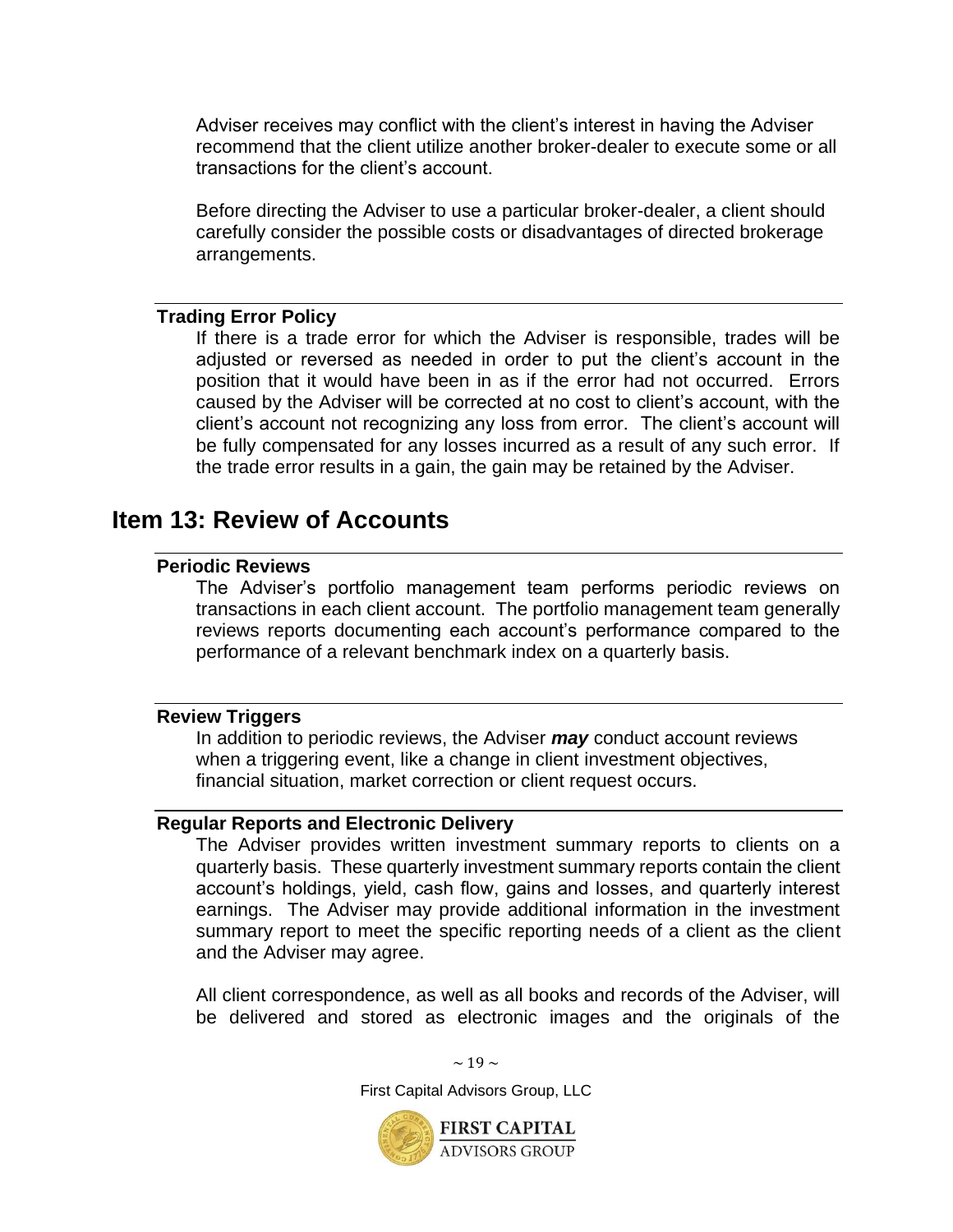electronically stored documents shall be destroyed. Thereafter, all electronic documents shall be deemed to serve as an original copy.

### <span id="page-21-1"></span><span id="page-21-0"></span>**Item 14: Client Referrals and Other Compensation**

#### **Other Compensation**

The Adviser and its representatives may receive certain economic benefits in connection with providing advisory services to clients, as discussed above.

The Adviser may also receive compensation for referring clients or prospective clients to financing companies. When applicable, the Adviser may receive a "finder's fee", paid as a percentage of total revenue the financing company earns from the relationship. Clients always have the ability to not accept the Advisers recommendation and seek another Firm or person for financing options.

#### <span id="page-21-2"></span>**Client Referrals**

The Adviser may provide compensation to individuals who refer clients in some instances. When applicable, the compensation paid is a percentage of the client's fee payments or the value of the client's account. The amount of compensation will vary, with the specific level determined based upon consideration of various factors. The Adviser may pay these fees to unaffiliated solicitors that have entered into a written agreement with the Adviser.

### <span id="page-21-4"></span><span id="page-21-3"></span>**Item 15: Custody**

#### **Custody**

Each client is responsible for appointing the client's custodian, which will have possession of the assets of the client's account and settle transactions for the account. Clients must choose a service provider unaffiliated with the Adviser to serve as custodian.

From time to time, the Adviser may recommend a particular firm to a client to serve as the client's custodian. If the client chooses a recommended custodian, the Adviser will, if instructed by the client and the Adviser agrees, pay the custodial fee of the client until the agreement between the Adviser and client is terminated or as otherwise determined by the Adviser. If the client does not choose a recommended custodian, the Adviser will not pay the client's custodian fee and it will be the obligation of the client to pay such custodian fee.

> $\sim$  20  $\sim$ First Capital Advisors Group, LLC

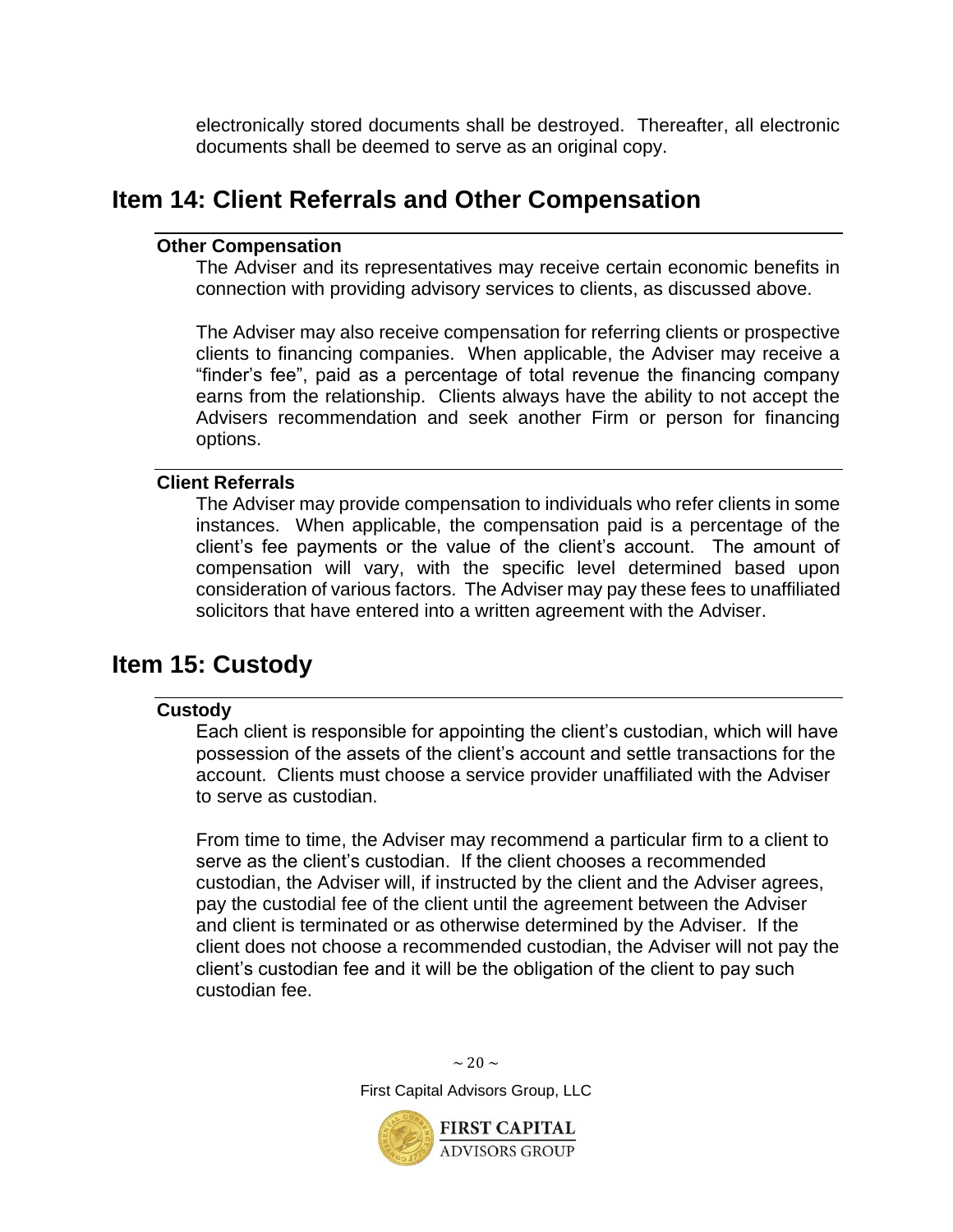A client who uses a third party custodian authorizes the Adviser to give instructions to the client's custodian for all actions necessary or incidental to the purchase, sale, exchange, and delivery of securities held in the client's account. Also, the client will receive account statements directly from their selected custodian. Clients should carefully review those account statements and compare them with any account statements provided by the Adviser.

### <span id="page-22-1"></span><span id="page-22-0"></span>**Item 16: Investment Discretion**

#### **Discretionary Authority for Trading**

Clients can determine to engage the Adviser to provide investment advisory services on a discretionary basis. Prior to the Adviser assuming discretionary authority over a client's account, the client is required to execute an investment management agreement with the Adviser, naming the Adviser as client's attorney and agent in fact, granting the Adviser full authority to buy, sell, or otherwise effect investment transactions involving the assets in the client's name found in the discretionary account.

The Adviser generally accepts reasonable limitations to its discretionary authority with respect to brokerage direction and securities selection, including the designation of particular securities or types of securities that should not be purchased for the client's account, but the client may not require that particular funds or securities (or types) be purchased for the client's account. Any such limitations agreed to by a client and the Adviser are generally included as an addendum to the client's investment management agreement or in a separate letter of understanding. When possible, the Adviser will also attempt to observe any non-binding statement of client preferences with respect to factors such as brokerage direction, holding periods, and securities selection.

#### <span id="page-22-2"></span>**Non-Discretionary Authority for Trading**

Clients may also select the Adviser's non-discretionary service module. Clients retain final say in investment selection and decision making. The Adviser works closely with the client to tailor investment strategy to the client's goals and needs, and consults with the client prior to making trades or other changes to the investment portfolio. The Adviser proactively provides the client with investment ideas and a view on current market situations but no transactions are carried out without prior client approval. The Adviser's non-discretionary services also include, amongst other things, (i) careful monitoring of the client's portfolio to ensure that it remains within investment guidelines; (ii) regular performance updates; and (iii) access to seasoned investment professionals prior to making final investment decisions.



 $\sim$  21  $\sim$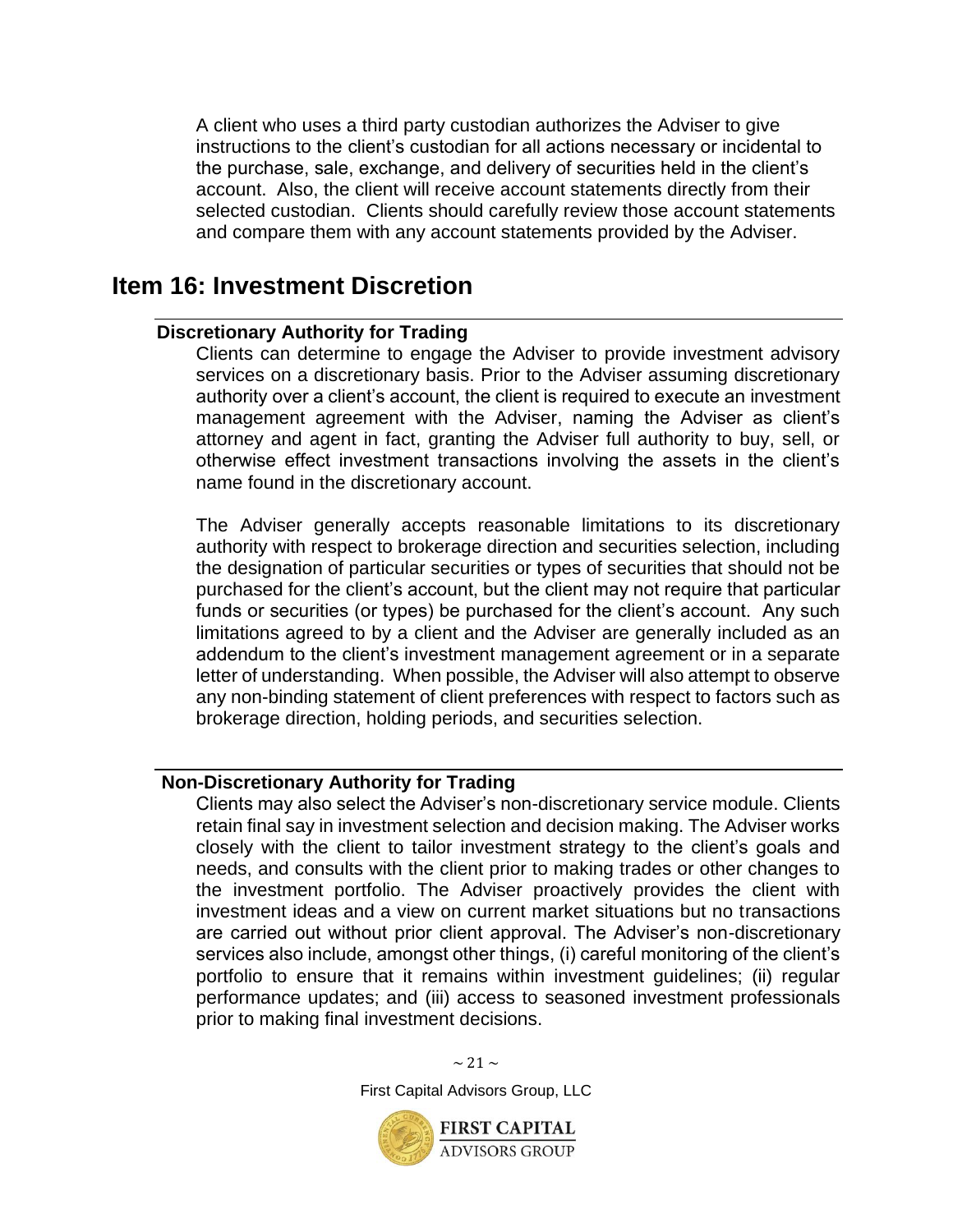#### <span id="page-23-0"></span>**Investment Consulting**

The Adviser also assists clients with the selection and monitoring of retirement plan assets, offering a well-designed and well-documented process. The Adviser seeks to design an overall investment menu utilizing a risk-budgeting process that addresses the different expectations of return found in varying asset classes. The Adviser seeks strong managers that complement each other, creating overall value to the client and plan participants.

## <span id="page-23-2"></span><span id="page-23-1"></span>**Item 17: Voting Client Securities**

#### **Proxy Votes**

The Adviser does not typically recommend or select for client accounts securities that have voting rights. However, by signing an investment management agreement, the client authorizes and delegates the right to the Adviser to vote proxies with respect to the securities held in its account.

The Adviser has adopted written policies and procedures that are reasonably designed to ensure that it votes client securities in the best interests of the client. Those procedures address material conflicts of interest that may arise between the Adviser's interests and those of its clients. Clients may obtain information on the Adviser's proxy votes with respect to securities held in their accounts by contacting the Adviser's Chief Compliance Officer, **J**eff Schulte. Additionally, the Adviser will furnish a copy of its proxy voting policies and procedures to clients upon their request.

In situations in which a client has delegated to the Adviser voting authority with respect to securities in the client's account, the Adviser will monitor corporate events and vote proxies in a manner that the Adviser believes is consistent with the client's best interests.

### <span id="page-23-4"></span><span id="page-23-3"></span>**Item 18: Financial Information**

#### **Financial Information**

The Adviser does not require or solicit prepayment of more than \$1,200 in fees per client six months or more in advance and, thus, has not included a balance sheet dated not more than 90 days prior to the date of this brochure. The Adviser is not aware of any financial condition that is reasonably likely to impair its ability to meet its contractual commitments to clients, nor has it been the subject of a bankruptcy petition at any time during the past ten years.

 $\sim$  22  $\sim$ 

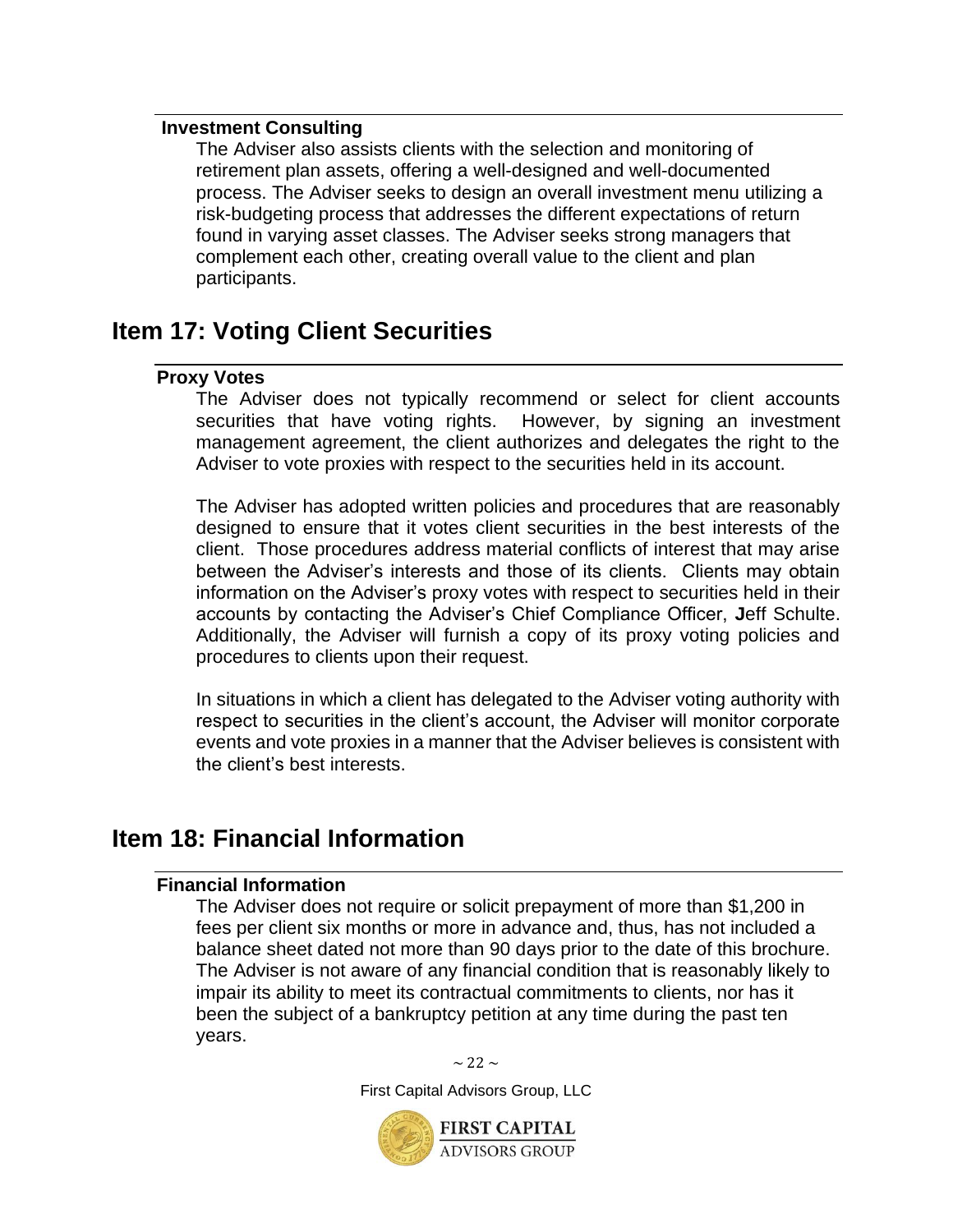# **Form ADV Part 3 – Client Relationship Summary**

Date: 04/20/2020

#### **Item 1: Introduction**

FIRST CAPITAL ADVISORS GROUP, LLC is an investment adviser registered with the Securities and Exchange Commission offering advisory accounts and services. This document gives you a summary of the types of services and fees we offer. Please visit *[www.investor.gov/CRS](http://www.investor.gov/CRS)* for free, simple tools to research firms and for educational materials about broker-dealers, investment advisers, and investing.

**Item 2: Relationships and Services**

*Questions to ask us: Given my financial situation, should I choose an investment advisory service? Why or why not? How will you choose investments to recommend to me? What is your relevant experience, including your licenses, education and other qualifications? What do these qualifications mean?*

What investment services and advice can you provide me? Our firm primarily offers the following investment advisory services to retail clients: portfolio management (we review your portfolio, investment strategy, and investments); financial planning (we assess your financial situation and provide advice to meet your goals); solicitor/selection of other advisers (we select a third party adviser for you to use). As part of our standard services, we typically monitor client accounts on a weekly basis. Our firm has discretionary management without any material limitations. We do *not*  limit the types of investments that we recommend. Our firm does *not* have a minimum account size. Please also see our Form ADV Part 2A ("[Brochure](https://adviserinfo.sec.gov/firm/summary/281322)"), specifically Items 4 & 7.

#### **Item 3: Fees, Costs, Conflicts, and Standard of Conduct**

*Questions to ask us: Help me understand how these fees and costs might affect my investments. If I give you \$10,000 to invest, how much will go to fees and costs, and how much will be invested for me? What are your legal obligations to me when acting as my investment adviser? How else does your firm make money and what conflicts of interest do you have? How might your conflicts of interest affect me, and how will you address them?* 

What fees will I pay? Our fees vary depending on the services you receive. Additionally, the fees we are paid to manage your account are fixed fees however the amount of assets in your account affects our advisory fee meaning the more assets you have in your advisory account, the more you will pay us and thus we have an incentive to increase those assets in order to increase our fee. All fees *Additionally, we have the following compensation structure: REFERRAL FEES* You pay our fees even if you do not have any transactions and the advisory fee paid to us generally does not vary based on the type of investments selected. Please also see Items 4, 5, 6, 7 & 8 of our [Brochure.](https://adviserinfo.sec.gov/firm/summary/281322)

Third Party Costs: Some investments (e.g., mutual funds, variable annuities, etc.) impose additional fees (e.g., transactional fees and product-level fees) that reduce the value of your investment over time. You will also pay fees to a custodian that will hold your assets. Additionally, you will typically pay transaction fees when we buy and sell an investment for your account. **You will pay fees and costs whether you make or lose money on your investments. Fees and costs will reduce any amount of money you make on your investments over time.**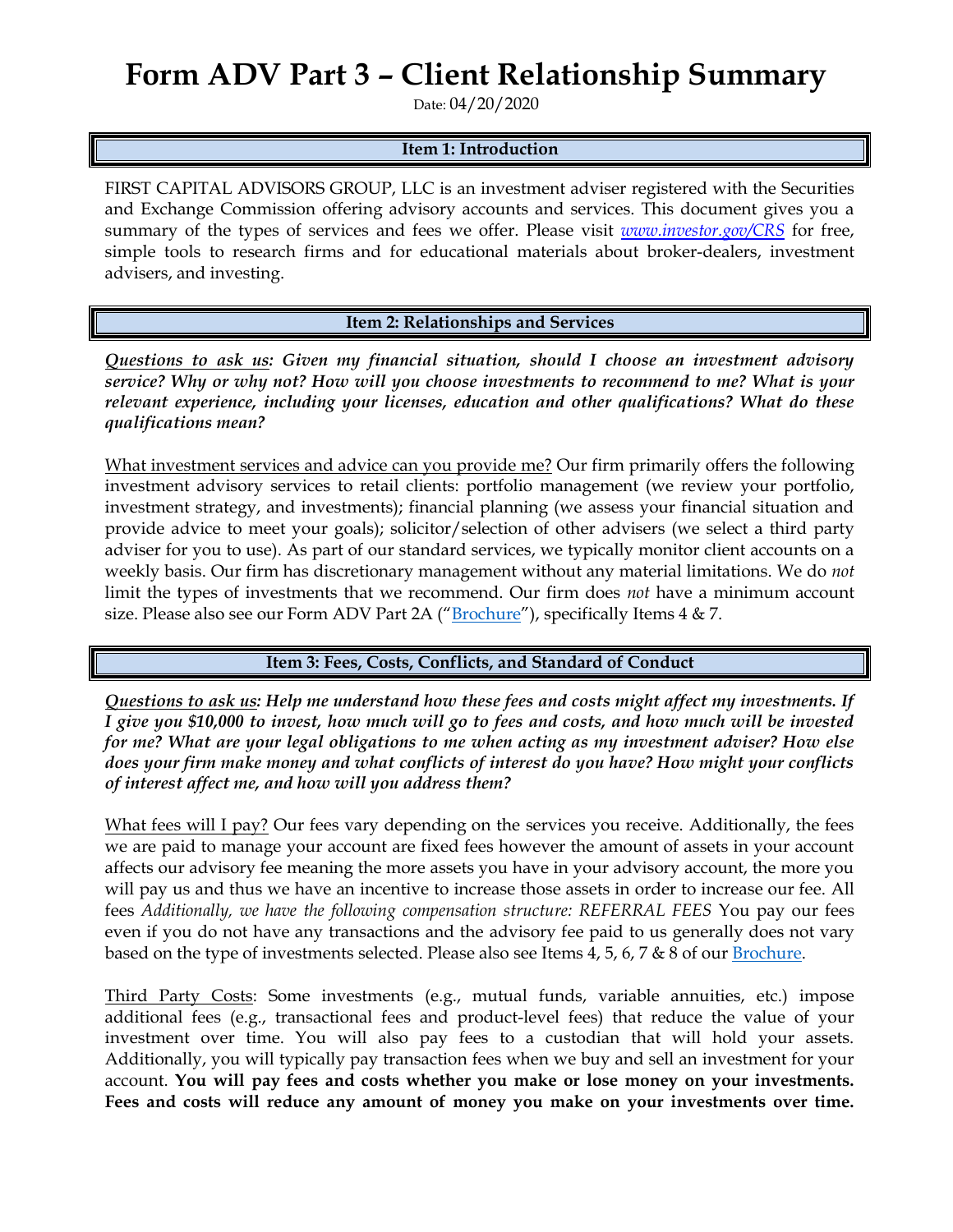# **Form ADV Part 3 – Client Relationship Summary**

Date: 04/20/2020

**Please make sure you understand what fees and costs you are paying.** Please also see our [Brochure](https://adviserinfo.sec.gov/firm/summary/281322) for additional details.

Conflicts of Interest: *When we act as your investment adviser*, we have to act in your best interest and not put our interest ahead of yours. At the same time, the way we make money creates some conflicts with your interests. You should understand and ask us about these conflicts because they can affect the investment advice we provide you. Here are some examples to help you understand what this means.

How do your financial professionals make money? Primarily, we and our financial professionals benefit from the advisory services we provide to you because of the advisory fees we receive from you. This compensation may vary based on different factors, such as those listed above in this Item. Please also see Item 10 of our [Brochure](https://adviserinfo.sec.gov/firm/summary/281322) for additional details.

**Item 4: Disciplinary History**

*Questions to ask us: As a financial professional, do you have any disciplinary history? For what type of conduct?*

Do you or your financial professionals have legal or disciplinary history? We do not have legal and disciplinary events. Visit *<https://www.investor.gov/>* for a free, simple search tool to research us and our financial professionals.

**Item 5: Additional Information**

*Questions to ask us: Who is my primary contact person? Is he or she a representative of an investment adviser or a broker-dealer? Who can I talk to if I have concerns about how this person is treating me?*

For additional information on our advisory services**, see our [Brochure](https://adviserinfo.sec.gov/firm/summary/281322) available at <https://adviserinfo.sec.gov/firm/summary/281322> and any individual brochure supplement** your representative provides. If you have any questions, need additional up-to-date, or want another copy of this Client Relationship Summary, then please contact us at 267-329-7620.